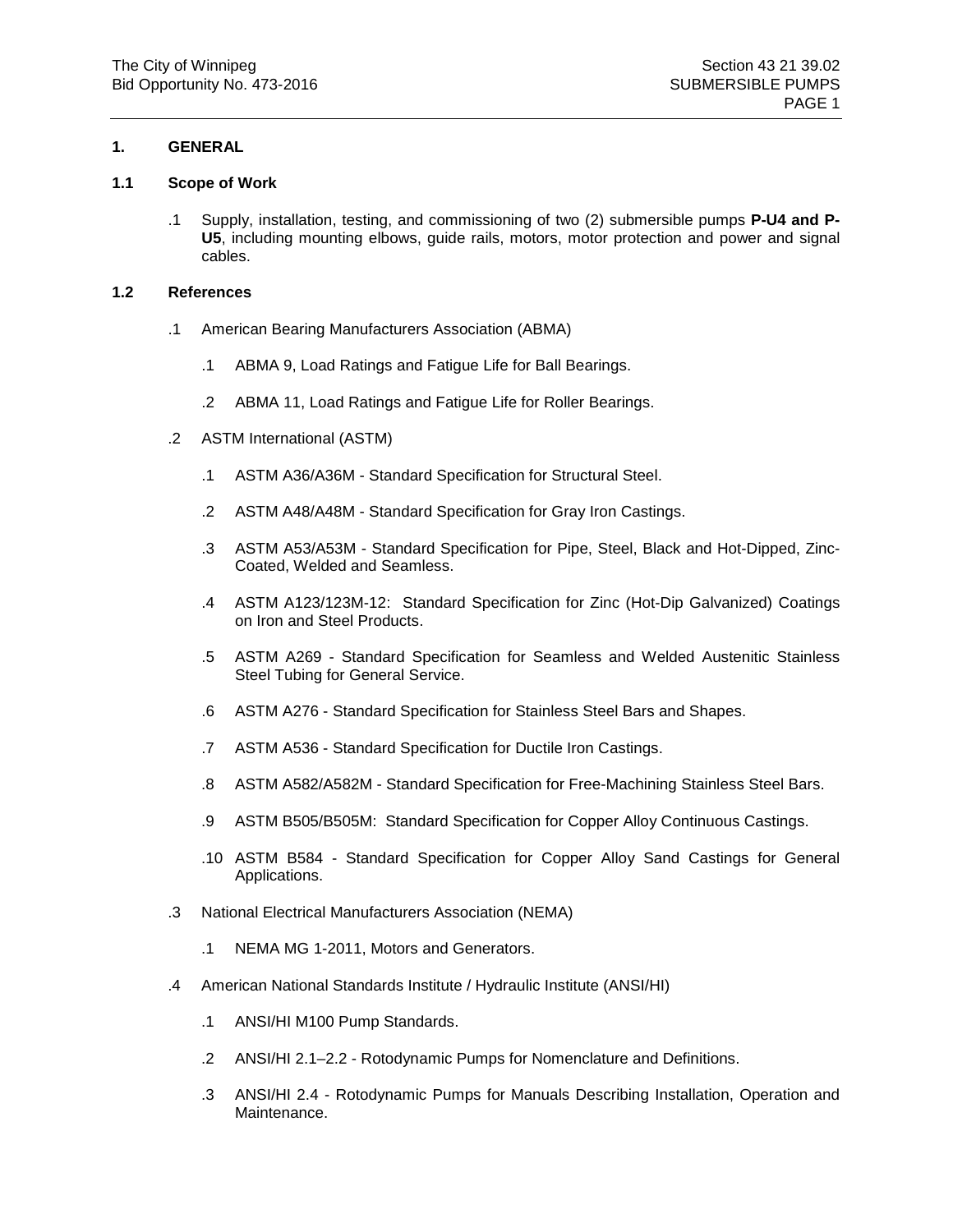- .4 ANSI/HI 11.6 Rotodynamic Submersible Pumps for Hydraulic Performance, Hydrostatic Pressure, Mechanical, and Electrical Acceptance Tests.
- .5 ANSI/HI 14.6 Rotodynamic Pumps for Hydraulic Performance Acceptance Tests.

#### **1.3 Submittals**

- .1 Submittals shall be in accordance with Section E4 Shop Drawings, allowing for a minimum of ten (10) business days for review
- .2 Submit proof of CSA approval for the pump assembly as one unit, as per CSA standard C22.2-108-14
- .3 Submit design data as shown in **Schedule 33-21-00 – 1**
- .4 The pump assembly shop drawings shall include the following specific details:
	- .1 Dimensional drawings, cross sections and details of the pumps.
	- .2 Drawings of the mounting elbow and guide bars, including the diameter, wall thickness, material coating, guide rail supports, pump mounting to elbow detail, and detail of mounting elbow to the floor of the sump.
	- .3 The mounting detail and guide bars, including the supports, shall be designed and sealed by a Professional Engineer.
	- .4 Performance curve for the pumping unit(s) superimposed on the system curves for the duty operating condition, including the efficiency isopleth and NPSHr variation with flow. The performance curve shall demonstrate the pump(s) meet the specified requirements for head, capacity, horsepower, speed, efficiency and NPSHr for the range of operating conditions.
	- .5 Motor operating data, including motor and insulation ratings, start-up and operating current ratings, operating voltage and amperage tolerances, description of construction complete with illustrative drawings, and any other pertinent information.
	- .6 List of materials of construction, detailing the component parts of the pump(s), their materials of construction, and reference specifications for those materials.
	- .7 Required ancillary services including, but not limited to electrical, seal water, and drains. The sizes, ratings, and any other pertinent information related to these services.
	- .8 Installation instructions indicating assembly and mounting requirements, alignment and assembly tolerances, and points of connection for ancillary services (electrical, seal water, drains, etc.).
	- .9 Start-up instructions including lubricant requirements, electrical requirements, etc.
- .5 Operating and Maintenance Data: Provide for incorporation in operation and maintenance manual as specified in Section 01 78 00 - Closeout Submittals. Include the following:
	- .1 Complete description of operation.
	- .2 General arrangement and detailed drawings.
	- .3 Wiring diagrams for power and control schematics.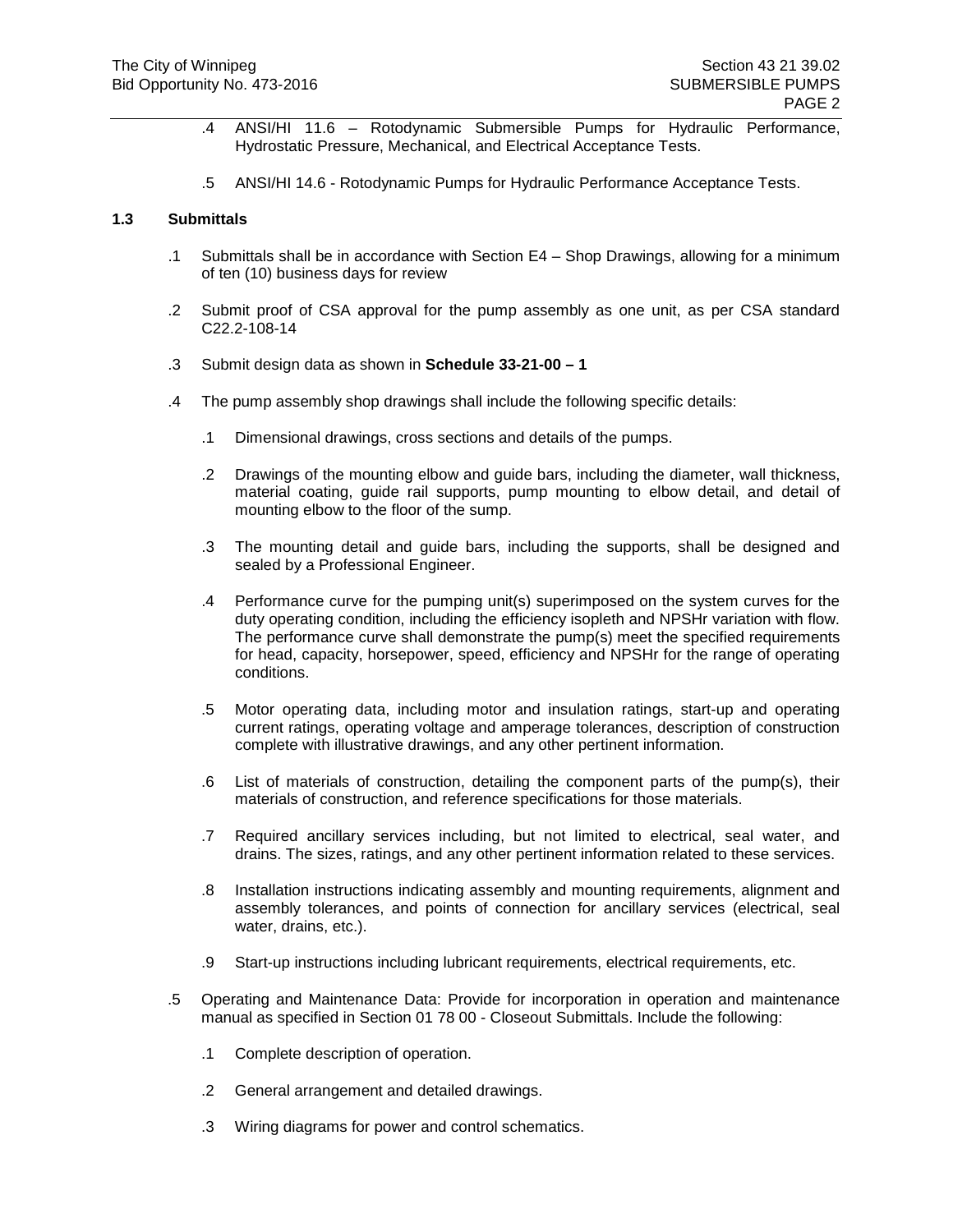- .4 Parts catalogues with complete list of repair, replacement and spare parts with section drawings, illustrating the connection and the parts manufacturer's identifying numbers.
- .5 Detailed maintenance and lubrication schedule, including daily, weekly, monthly, semiannual and annual checks.
- .6 Detailed instructions on adjustment due to wear and replacement of parts.
- .6 Coordination
	- .1 Coordinate with other Divisions to ensure that there is no conflict with the work.

#### **2. PRODUCTS**

## **2.1 Description**

- .1 Provide two (2) submersible, close coupled, single-stage centrifugal pumps for dewatering of the Wet Well.
- .2 Each pump shall include a mounting elbow and a double guide rail system, such that the pump shall automatically connect to the discharge elbow when lowered into place.
- .3 The mounting elbow shall be fastened to the bottom of the sump in the Wet Well.
- .4 The pump shall be mounted to the mounting elbow.
- .5 The mounting and guide rail system shall allow for removal of the pump to the intermediate level of the Wet Well such that man entry to the bottom of the Wet Well is not required for maintenance operations.
- .6 Include a spring-loaded hooking device with a working load fifty percent greater than the weight of the pump-motor unit.
- .7 Include monitoring and protection for each pump for moisture/leak detection and stator temperature.

#### **2.2 Pump Characteristics**

- .1 Drive: Constant Speed
- .2 Number of Pumps: 2
- .3 Rated capacity per pump: 15 l/s
- .4 Pumps to operate under a Duty-Standby cycle for the following conditions:
	- .1 Pump On: 222.2 m (water level in Wet Well)
	- .2 Pump Off: 221.9 m (water level in Wet Well)
- .5 Duty point:
	- .1 Flow: 15 l/s
	- .2 Static Lift: 11.3 m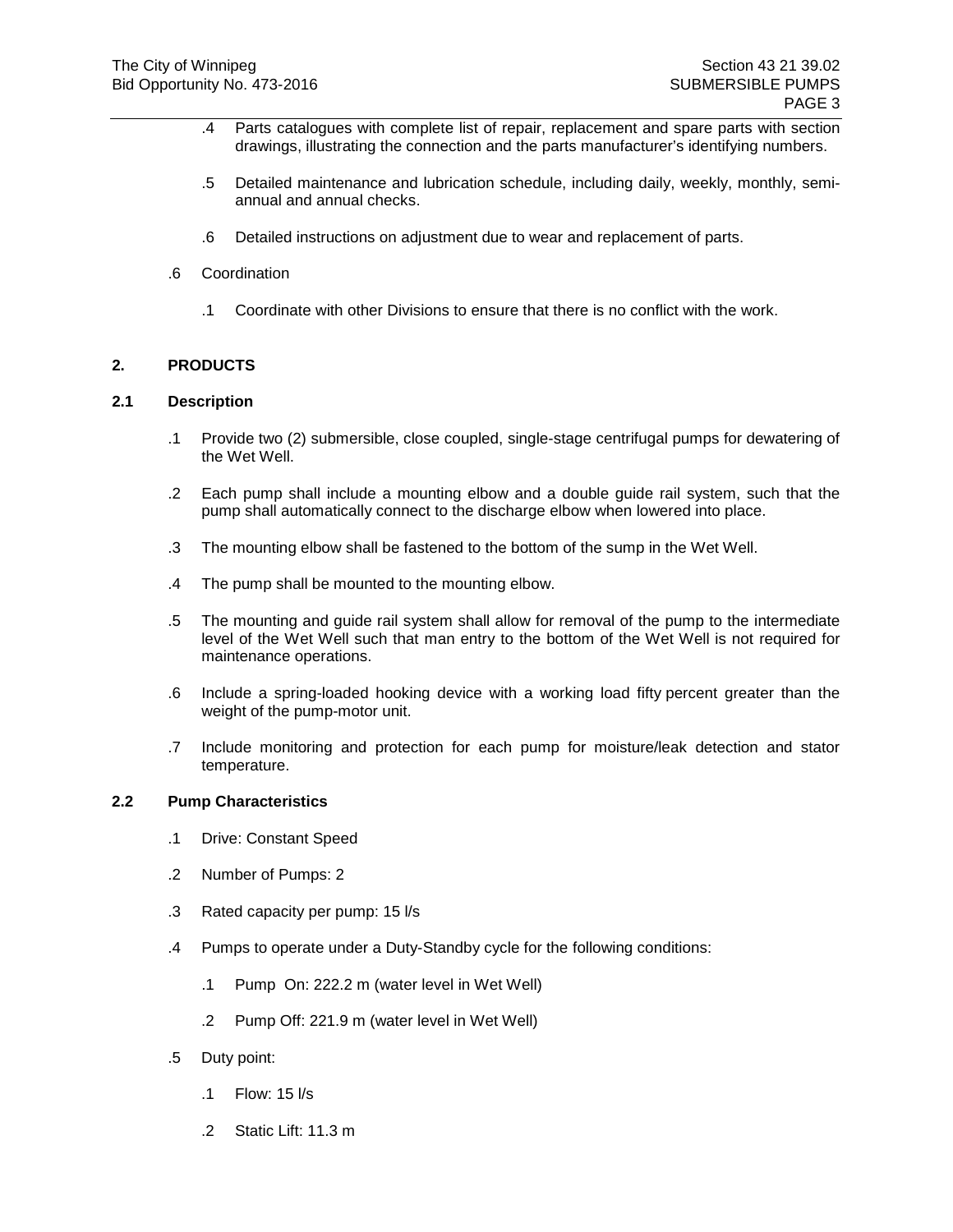- .3 Total Dynamic Head: 13.0 m
- .6 Normal operating range:
	- .1 Maximum static lift: 9.5 m
	- .2 Minimum static lift: 11.6 m

# **2.3 Pump Performance Requirements**

- .1 Provides pumps that are suitable for continuous duty
- .2 Demonstrate and clearly identify on the pump curve that the selected pump can achieve the duty point as identified in Section 2.2.5.
- .3 Select an impeller that permits operation within 10% of the efficiency at the best efficiency point (BEP) at the duty point
- .4 Maximum pump and motor speed: 1800 rpm
- .5 The motor shall be sufficiently sized to drive the pumps for the specified range of operating conditions
- .6 Net Positive Suction Head (NPSH) shall be adequate for the specified range of operation conditions.
- .7 Motor power rating shall not exceed 5.6 kW (7.5 HP)

## **2.4 Acceptable Manufacturers**

- .1 Xylem Inc. N 300 Series
- .2 ABS (Sulzer Ltd.) ABS XFP Series
- .3 KSB Aktiengesellschaft Amarex N Series

## **2.5 Impeller**

- .1 Provide a cast iron, dynamically balanced, single-vane non-clogging impeller.
- .2 Provide an impeller capable of passing solids to a minimum of 75 mm.
- .3 Firmly affix the impeller directly to the motor shaft through a keyed and bolted connection. Design the connection to minimize solids capture.

# **2.6 Pump Volute**

- .1 Cast iron, Class 30, to ASTM A48.
- .2 Single piece, non-concentric design.

## **2.7 Motor**

.1 Rated for heavy-duty service.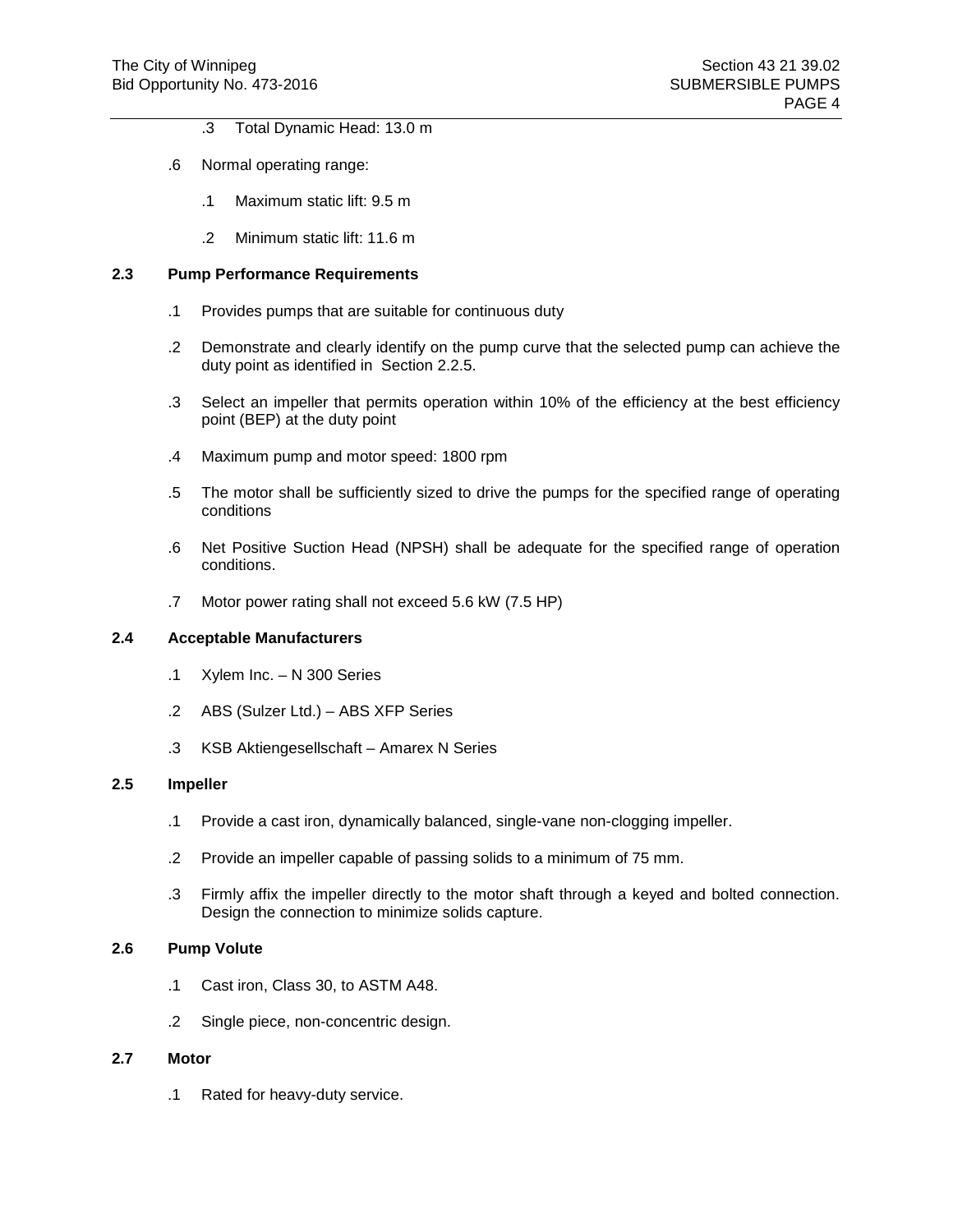- .2 Squirrel cage induction type with non-hygroscopic windings. Insulation temperature rise not to exceed Class F. Insulation to be moisture resistant.
- .3 For starting and torque characteristics, conform to NEMA Design B.
- .4 Provide motors nameplate rated for 600 V, 60 Hz, 3-phase service.
- .5 Design motors for full voltage starting and capable of running successfully when terminal voltage is from +10% to -10% of nameplate voltage. Motors shall have a service factor of 1.15 and shall operate at not more than 100% of nameplate current rating.
- .6 Provide motors capable of 10 starts per hour on a continuous basis without temperature rises which would harm insulation and windings.
- .7 Design motors for semi-continuous immersion in liquid with an ambient temperature of 40°C unless higher temperatures are specified. Design casing for adequate heat rejection. Internal circulation of the pumped liquid for cooling is not permitted.
- .8 Provide thermal protection. Incorporate two bimetallic sensors that sense when the motor temperature rises above 140°C. The motor shall automatically restart after cool-down. For TEXP motors, calibrate the two bimetallic sensors to shut down the motor at 120°C. Include three additional thermistors which shut down the motor at 140°C. On sensing this condition, the motor will be shut down and held until reset. Use the thermal switches in conjunction with, and supplemental to, external thermal motor overload protection.
- .9 Attach an oil-filled reservoir to the bottom of the motor. Prevent the entry of moisture with inner and outer single mechanical seals.
- .10 Provide a float type moisture sensing device in the stator housing connected to the monitoring system.
- .11 Provide Type 431 stainless steel motor shafts.
- .12 Provide Type 316 stainless steel hardware.
- .13 Mounting
	- .1 All motors are to be supplied integrally with the related equipment.
	- .2 Factory align and balance motors with the related equipment to minimize vibration and undue stresses.
- .14 Pump motors shall be explosion proof and rated for Class 1 Zone 1 environment.

#### **2.8 Cables**

- .1 Provide approved SOW type cables, with a 90°C rating and neoprene jackets.
- .2 Supply submersible motors with factory installed cables, of a minimum length to reach the pump's control panel and starter. The motor and cable to be capable of continuous submergence under water without loss of watertight integrity to a depth of 20 m.
- .3 Seal the junction chamber, containing the junction board, from the motor with an O-ring seal.
- .4 Connect the cable conductors and stator leads with threaded binding posts permanently mounted into the terminal insulation the board, and thus permanently leak-proof.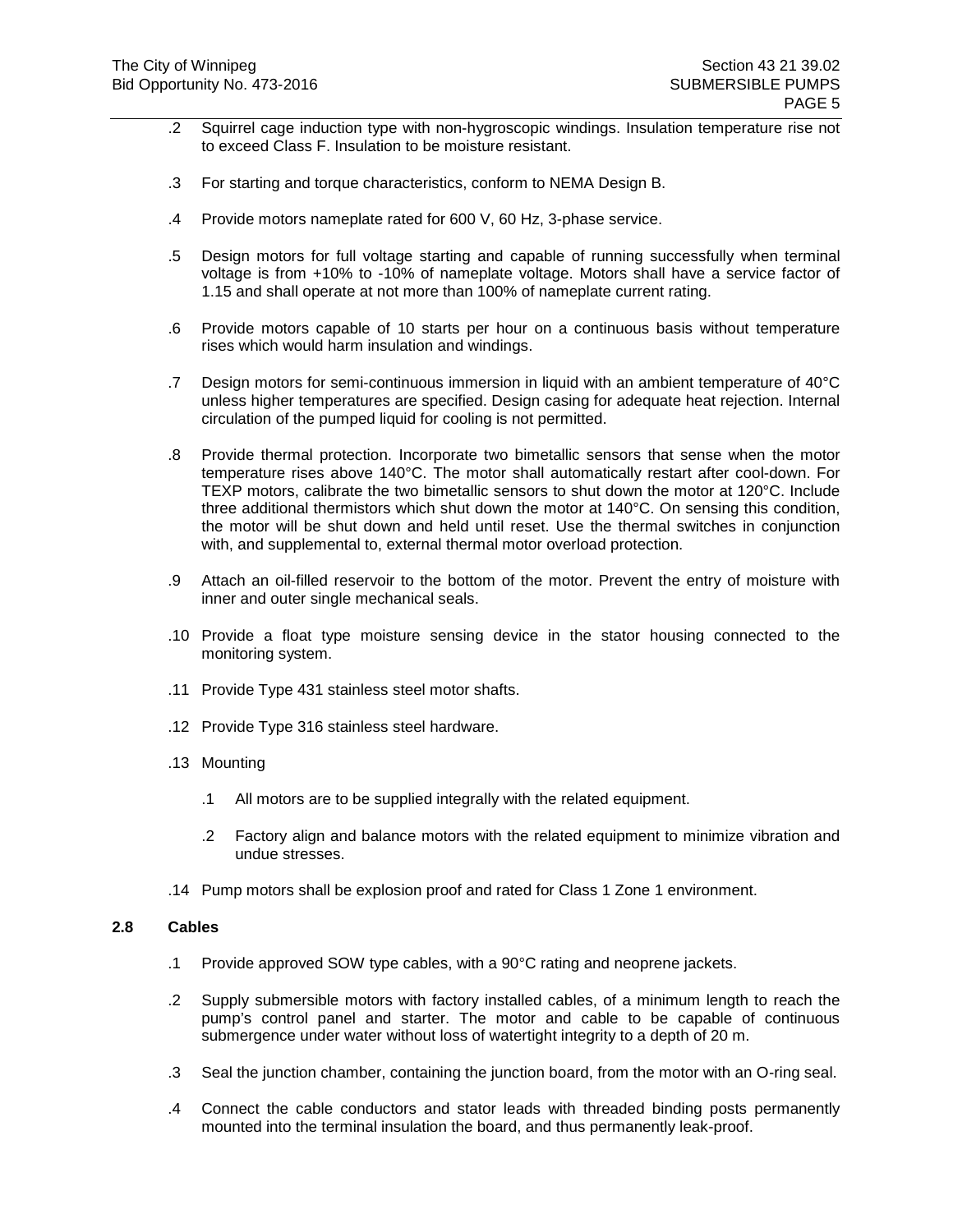.5 Provide the cable entry body with a strain relief function (separate from the cable sealing function) which strain relief is to be applied from the outer side of the cable entry assembly.

## **2.9 Junction Box**

- .1 Design the junction box with two separate terminal boards, one for connecting the signal wires and signal cable, and one for connecting the stator leads and power cables.
- .2 Seal the lower terminal board from the motor by an elastomer compression seal (O-ring) so that it is leakproof.
- .3 The Manufacturer shall demonstrate to the Contract Administrator a methodology for prevention or managing moisture within the junction box. Should the methodology involve collection of moisture within a cavity, a float type moisture sensor shall be provided in the cavity to provide an alarm in the event of water intrusion into the cable junction box. The sensor shall be connected to the monitoring system.

# **2.10 Controls**

- .1 Provide a pump control and status monitoring system for each pump. The motor starters, disconnect switches, control panel, and other power ancillaries are specified in Division 26.
- .2 Design the pump control and monitoring system for monitoring motor stator high temperature and moisture sensing/water intrusion in the stator housing and the junction box.
- .3 For each pump control/monitoring system provide control wiring and a junction box to connect between the pump and the control enclosure.

#### **2.11 Cooling System**

.1 The pump motor shall be cooled by the passage of the pumped fluid over the stator housing.

#### **2.12 Mechanical Seals**

- .1 Provide tandem mechanical rotating shaft seal system between the impeller and the motor.
- .2 Design seals to run in an oil reservoir.
- .3 Design lapped seal faces to be hydrodynamically lubricated at a constant rate.
- .4 Provide tungsten carbide seals.
- .5 Design each interface to be held in contact by its own spring system.
- .6 Provide each pump with an oil chamber for the shaft sealing system. Design the oil chamber for oil pressure compensation.

#### **2.13 Bearings**

- .1 Design the motor shaft to rotate on two permanently lubricated bearings.
- .2 Provide information as to the proposed arrangement for both the upper support bearing and the lower main bearing configuration.
- .3 Provide bearings with a minimum ABMA 9 and ABMA 11 L10 bearing life of 50,000 hours minimum.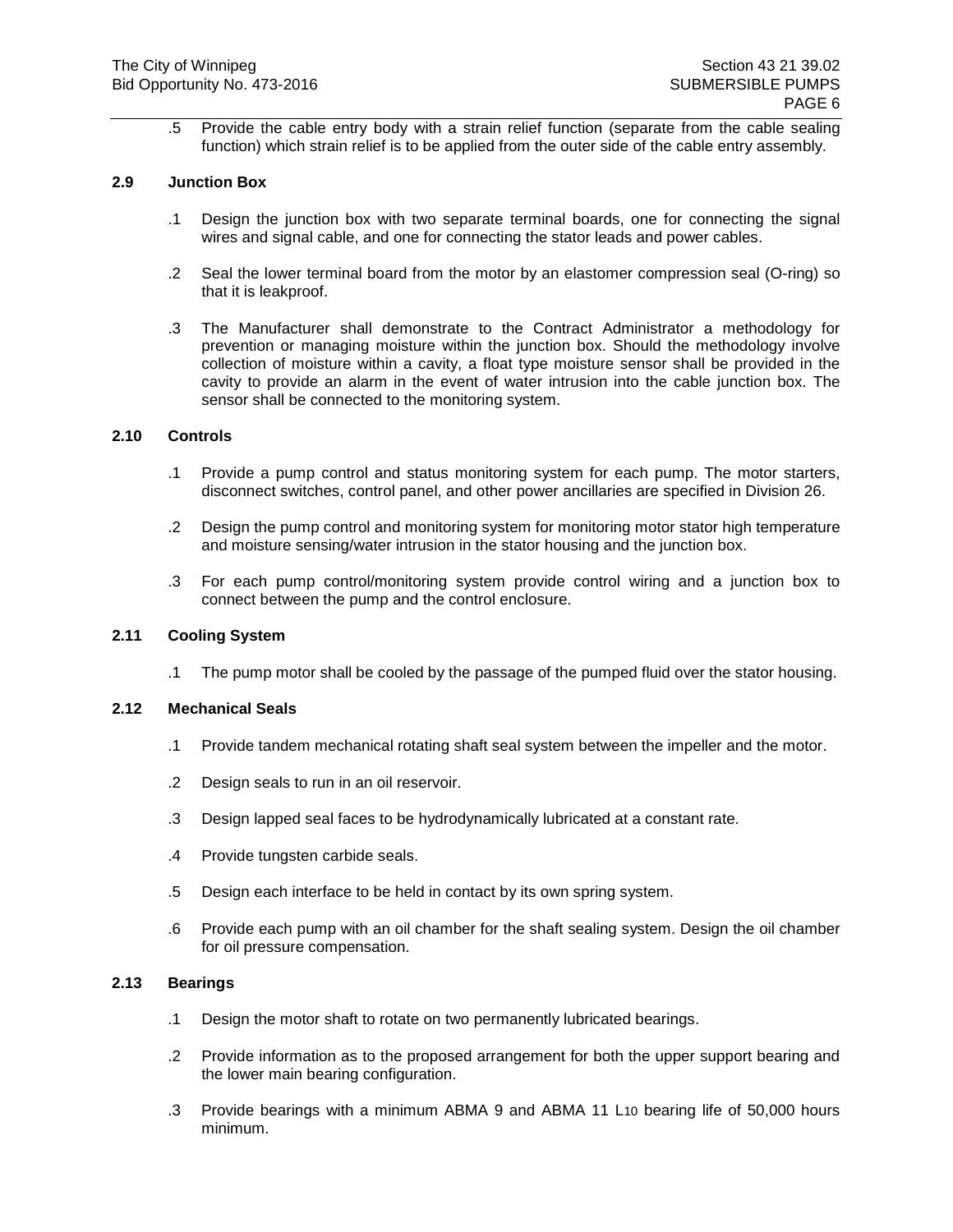## **2.14 Mounting and Guide Rail**

- .1 The pump shall seal to the discharge elbow by a simple linear downward motion of the pump. Provide a sliding guide bracket attached to the pump.
- .2 Guide the entire weight of the pump by a double guide bar and press the pump tightly against the discharge elbow with metal-to-metal contact.
- .3 The discharge elbow shall connect to the 100 mm discharge line

# **2.15 Accessories**

- .1 Galvanized steel lifting chain, shackle and hook.
- .2 Power cable.
- .3 Galvanized steel double guide bar with upper guide bar holder.

#### **2.16 Finishes**

.1 Factory prime and paint submersible pumps.

#### **2.17 Spare Parts**

- .1 Provide the following spare parts for each pump:
	- .1 Casing gaskets and O-rings for motor/pump and for cable duct.
	- .2 Mechanical seal assembly.
	- .3 Impeller
	- .4 Casing wear ring (2).
	- .5 Bearing, motor side.
	- .6 Bearing, pump side.

#### **2.18 Factory Tests**

- .1 Perform the following inspections and tests on each pump before shipment from the factory. Include the test results in the Operations and Maintenance Manuals.
	- .1 Check the propeller, motor rating, and electrical connections for compliance to the specifications and the pump data plates.
	- .2 Test motor and cable insulation for defects.
	- .3 Prior to submergence, dry run the pump to establish correct rotation and mechanical integrity.
	- .4 Submerge the pump and run for 30 minutes.
	- .5 Re-test motor and cable insulation for defects after the operational test.
	- .6 Conduct factory performance testing of all supplied pumps in compliance with ANSI/HI Standards 14.6 to an acceptance grade of 2B.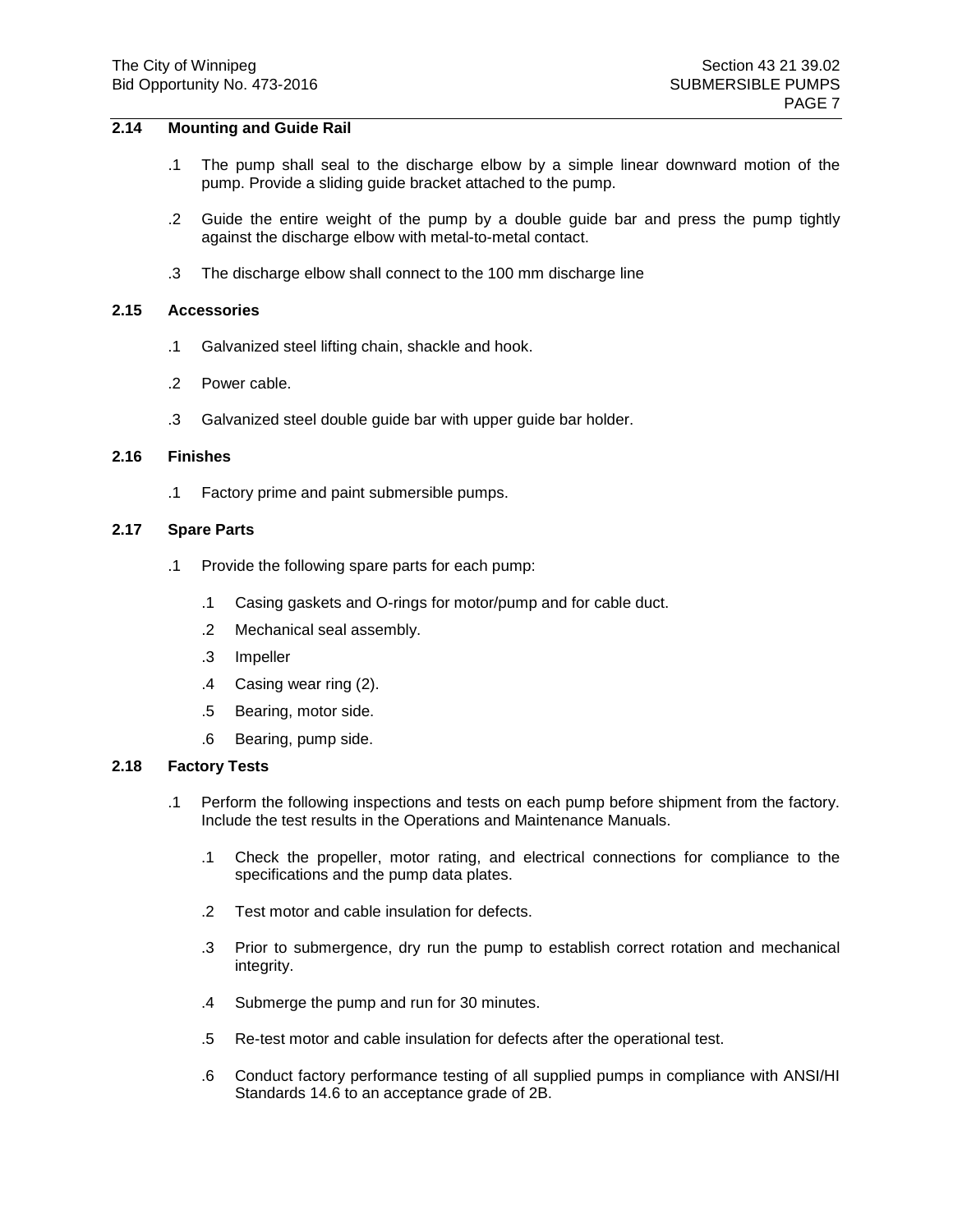- .7 Certify test results and summarize findings in a short report. Submit report within three weeks of completing factory tests, including calculations showing losses not included in shop tests, field performance curves, and computation and curves showing power consumption by motor and bhp load on motor.
- .8 Where the pump does not satisfy the specified performance requirements within the tolerances specified by the Hydraulics Institute, redesign, modify, and retest the pump at no additional cost.
- .9 Do not ship the pump until the test results report has been submitted to the Contract Administrator.

# **3. EXECUTION**

## **3.1 Manufacturer's Representative**

.1 Manufacturer's representative is to attend the site to train installation personnel; to train operating personnel; and to witness installation and testing to ensure the equipment is installed and operated as intended.

#### **3.2 Testing**

- .1 Ensure that each pump, including all component parts, operates as intended.
- .2 Cooperate with the Contract Administrator to fulfill the requirements for successful testing of the equipment.
- .3 Field test all pumps to verify performance.
- .4 Provide temporary connections, ammeters, and temporary tankage required for the performance of the tests.
- .5 Flow Metering
	- .1 Where possible, use fill and draw techniques to determine the amount of flow conveyed during the test period. Ensure that the volumes are sufficient for at least 10 minutes of pump operation at the flows that are to be tested, other than run-out.
- .6 Field Test Report
	- .1 Compile field test results into a report for submittal to the Contract Administrator.
	- .2 Describe test set-up and measurement devices used to conduct the tests.
	- .3 For each pump, list the specified performance requirements and field test results. Show field test results (flow, pressure, power draw) superimposed on the performance curve provided with the submission.
- .7 Where field tests to not verify compliance with specified performance requirements, investigate cause for noncompliance, undertake remedial work as required to bring pump into compliance, or replace the pump and all necessary ancillaries, and retest to prove compliance. All work required to bring
- .8 Cooperate with the installer to fulfill the requirements for successful testing of the equipment as outlined in Section 01 91 13 - General Commissioning Requirements.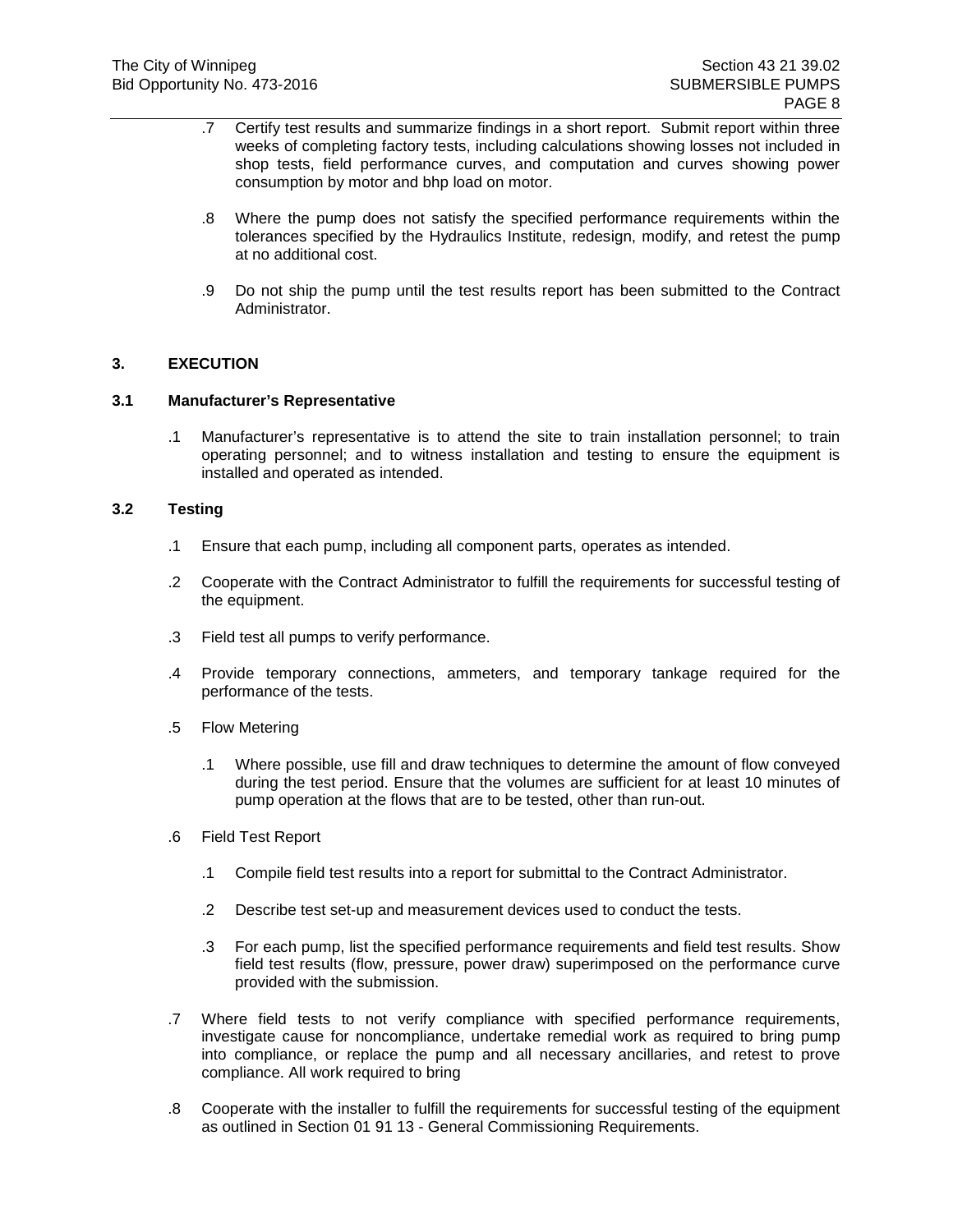# **3.3 Training**

.1 Allow for a minimum of 1 day of operation and maintenance training as outlined in Section 01 91 13 - General Commissioning Requirements.

#### **3.4 Installation Training**

- .1 Manufacturer to instruct the Contractor in the methods and precautions to be followed in the installation of the pumps.
- .2 Attest to the Contractor's understanding by completing Form 101 as shown in Section 01 65 00.

#### **3.5 Installation**

- .1 Manufacturer's Representative shall cooperate with the Contractor as documented by Form 102 shown in Section 01 65 00.
- .2 Before commencing the installation of the Work, inspect and take field measurements and ensure that Work conducted previously in the area is not prejudicial to the proper installation of the works.
- .3 Install the pump assemblies as shown on the Drawings.
- .4 Supply and install all necessary shims, gaskets etc., required to complete the installation.
- .5 Dimensions shown on the Drawings for equipment base, piping connection and length, column supports etc. are approximate and must be corrected by the Contractor to suit the exact dimensions of the equipment provided for each application. Arrange any necessary modifications to piping connections, pipework, or other ancillaries at no cost and after acceptance by the Contract Administrator.
- .6 Provide for the use of all necessary lifting and loading equipment and all tools required to complete the installation.
- .7 Demonstrate to the Owner, Contract Administrator, and Manufacturer's Representative the final alignment.
- .8 Extend any inaccessible lubrication points and lubricant drains to convenient locations.

#### **3.6 Commissioning**

- .1 Attend during commissioning of the process system which includes the pump specified in this section to ensure that the pump functions as intended in the process system.
- .2 Cooperate with the Contract Administrator, and the City to fulfill the requirements for successful commissioning of the system as documented by Section 01 91 13 - General Commissioning Requirements.

# **4. SCHEDULES**

# **SCHEDULE 43 21 39 - 1 VERTICAL AXIAL FLOW PUMP DATA SHEET**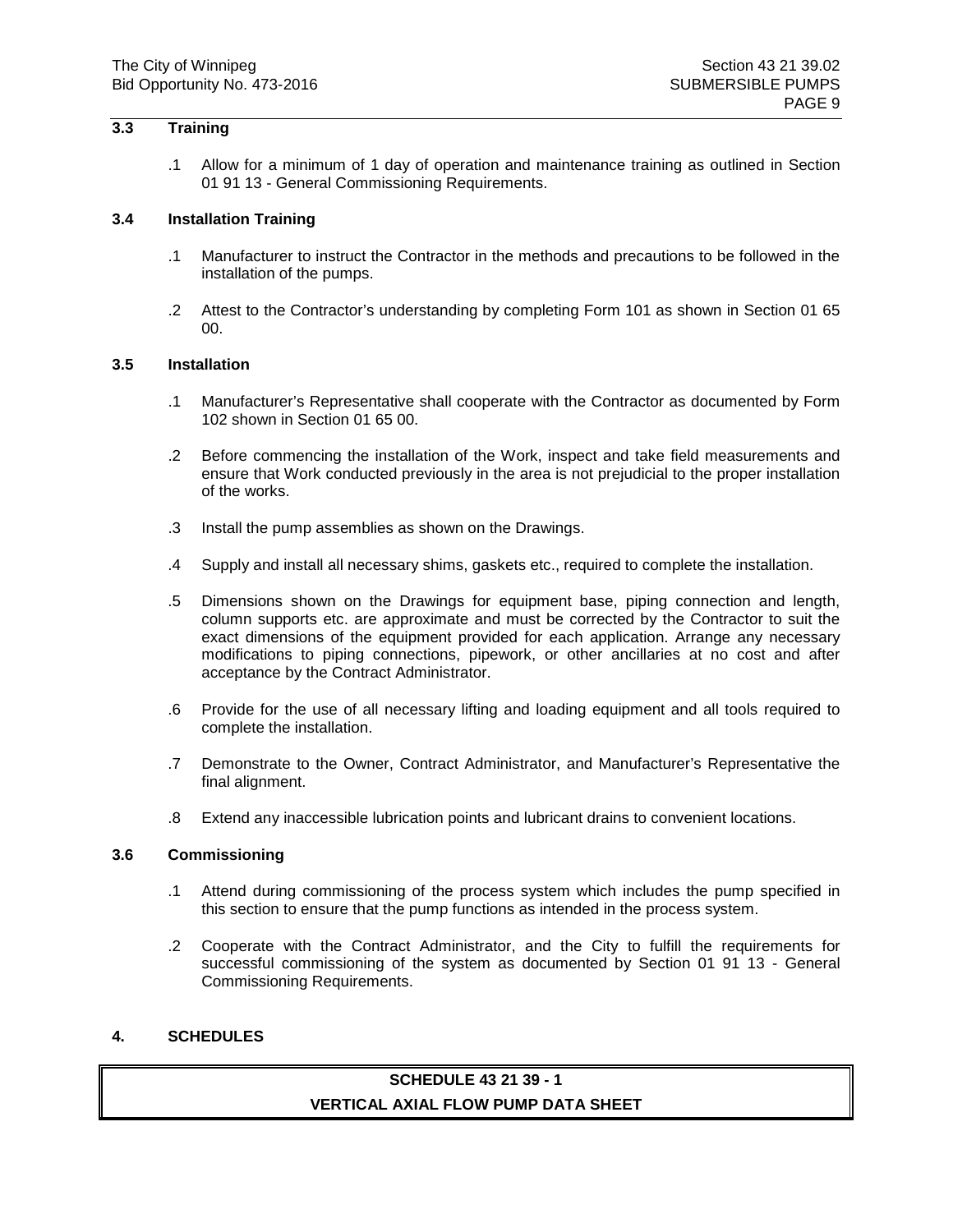| <b>VERTICAL AXIAL FLOW PUMP DATA SHEET</b><br><b>Pump Characteristics</b><br>Pump manufacturer<br>Rate capacity (I/s)<br>Rated maximum total head (m)<br>Rated minimum total head (m)<br>Speed (rpm)<br>Pump efficiency at rated capacity at<br>maximum total head (%)<br>Pump efficiency at rated capacity at<br>minimum total head (%)<br>Pump power at rated capacity (kW)<br>Shutoff power (kW)<br>Number of stages<br>Shutoff pressure (m)<br>Diameter of discharge piping (mm)<br>O.D. of volute (mm)<br>O.D. of suction bowl (mm)<br>Weight of pump (kg)<br><b>Motor Characteristics</b><br>Manufacturer of motor<br>Type of motor | <b>SCHEDULE 43 21 39 - 1</b> |  |  |
|-------------------------------------------------------------------------------------------------------------------------------------------------------------------------------------------------------------------------------------------------------------------------------------------------------------------------------------------------------------------------------------------------------------------------------------------------------------------------------------------------------------------------------------------------------------------------------------------------------------------------------------------|------------------------------|--|--|
|                                                                                                                                                                                                                                                                                                                                                                                                                                                                                                                                                                                                                                           |                              |  |  |
|                                                                                                                                                                                                                                                                                                                                                                                                                                                                                                                                                                                                                                           |                              |  |  |
|                                                                                                                                                                                                                                                                                                                                                                                                                                                                                                                                                                                                                                           |                              |  |  |
|                                                                                                                                                                                                                                                                                                                                                                                                                                                                                                                                                                                                                                           |                              |  |  |
|                                                                                                                                                                                                                                                                                                                                                                                                                                                                                                                                                                                                                                           |                              |  |  |
|                                                                                                                                                                                                                                                                                                                                                                                                                                                                                                                                                                                                                                           |                              |  |  |
|                                                                                                                                                                                                                                                                                                                                                                                                                                                                                                                                                                                                                                           |                              |  |  |
|                                                                                                                                                                                                                                                                                                                                                                                                                                                                                                                                                                                                                                           |                              |  |  |
|                                                                                                                                                                                                                                                                                                                                                                                                                                                                                                                                                                                                                                           |                              |  |  |
|                                                                                                                                                                                                                                                                                                                                                                                                                                                                                                                                                                                                                                           |                              |  |  |
|                                                                                                                                                                                                                                                                                                                                                                                                                                                                                                                                                                                                                                           |                              |  |  |
|                                                                                                                                                                                                                                                                                                                                                                                                                                                                                                                                                                                                                                           |                              |  |  |
|                                                                                                                                                                                                                                                                                                                                                                                                                                                                                                                                                                                                                                           |                              |  |  |
|                                                                                                                                                                                                                                                                                                                                                                                                                                                                                                                                                                                                                                           |                              |  |  |
|                                                                                                                                                                                                                                                                                                                                                                                                                                                                                                                                                                                                                                           |                              |  |  |
|                                                                                                                                                                                                                                                                                                                                                                                                                                                                                                                                                                                                                                           |                              |  |  |
|                                                                                                                                                                                                                                                                                                                                                                                                                                                                                                                                                                                                                                           |                              |  |  |
|                                                                                                                                                                                                                                                                                                                                                                                                                                                                                                                                                                                                                                           |                              |  |  |
|                                                                                                                                                                                                                                                                                                                                                                                                                                                                                                                                                                                                                                           |                              |  |  |
|                                                                                                                                                                                                                                                                                                                                                                                                                                                                                                                                                                                                                                           |                              |  |  |
| <b>NEMA Frame</b>                                                                                                                                                                                                                                                                                                                                                                                                                                                                                                                                                                                                                         |                              |  |  |
| Motor power (kW)                                                                                                                                                                                                                                                                                                                                                                                                                                                                                                                                                                                                                          |                              |  |  |
| Full load speed (rpm)                                                                                                                                                                                                                                                                                                                                                                                                                                                                                                                                                                                                                     |                              |  |  |
| Voltage (v)                                                                                                                                                                                                                                                                                                                                                                                                                                                                                                                                                                                                                               |                              |  |  |
| Frequency (hz)                                                                                                                                                                                                                                                                                                                                                                                                                                                                                                                                                                                                                            |                              |  |  |
| Poles                                                                                                                                                                                                                                                                                                                                                                                                                                                                                                                                                                                                                                     |                              |  |  |
| Phase                                                                                                                                                                                                                                                                                                                                                                                                                                                                                                                                                                                                                                     |                              |  |  |
| Service factor                                                                                                                                                                                                                                                                                                                                                                                                                                                                                                                                                                                                                            |                              |  |  |
| Type of lubrication (motor)                                                                                                                                                                                                                                                                                                                                                                                                                                                                                                                                                                                                               |                              |  |  |
| Weight of motor (kg)                                                                                                                                                                                                                                                                                                                                                                                                                                                                                                                                                                                                                      |                              |  |  |
| NEMA nominal efficiency (%)                                                                                                                                                                                                                                                                                                                                                                                                                                                                                                                                                                                                               |                              |  |  |
| Guaranteed efficiency (%)                                                                                                                                                                                                                                                                                                                                                                                                                                                                                                                                                                                                                 |                              |  |  |
| NEMA design letter                                                                                                                                                                                                                                                                                                                                                                                                                                                                                                                                                                                                                        |                              |  |  |
| NEMA code letter                                                                                                                                                                                                                                                                                                                                                                                                                                                                                                                                                                                                                          |                              |  |  |
| Efficiency (%):                                                                                                                                                                                                                                                                                                                                                                                                                                                                                                                                                                                                                           |                              |  |  |
| $1/4$ load                                                                                                                                                                                                                                                                                                                                                                                                                                                                                                                                                                                                                                |                              |  |  |
| $1/2$ load                                                                                                                                                                                                                                                                                                                                                                                                                                                                                                                                                                                                                                |                              |  |  |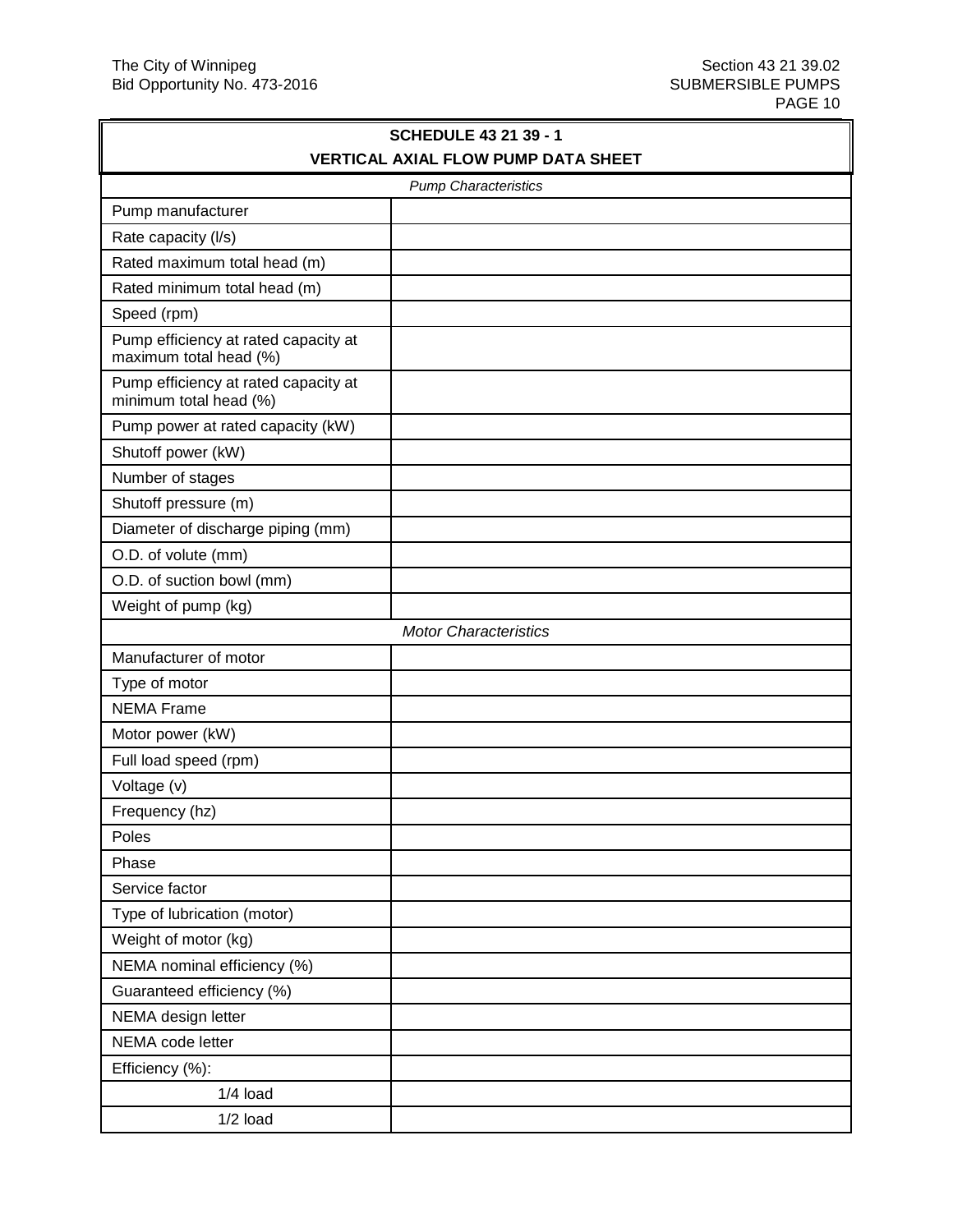| <b>SCHEDULE 43 21 39 - 1</b>        |  |  |
|-------------------------------------|--|--|
| VERTICAL AXIAL FLOW PUMP DATA SHEET |  |  |
| 3/4 load                            |  |  |
| Full load                           |  |  |
| Service factor                      |  |  |
| Power factor (%):                   |  |  |
| Locked rotor                        |  |  |
| No load                             |  |  |
| $1/4$ load                          |  |  |
| $1/2$ load                          |  |  |
| 3/4 load                            |  |  |
| Full load                           |  |  |
| Service factor                      |  |  |
| Current (amps)                      |  |  |
| Locked rotor                        |  |  |
| No load                             |  |  |
| $1/4$ load                          |  |  |
| $1/2$ load                          |  |  |
| $3/4$ load                          |  |  |
| Full load                           |  |  |
| Service factor                      |  |  |

**END OF SECTION**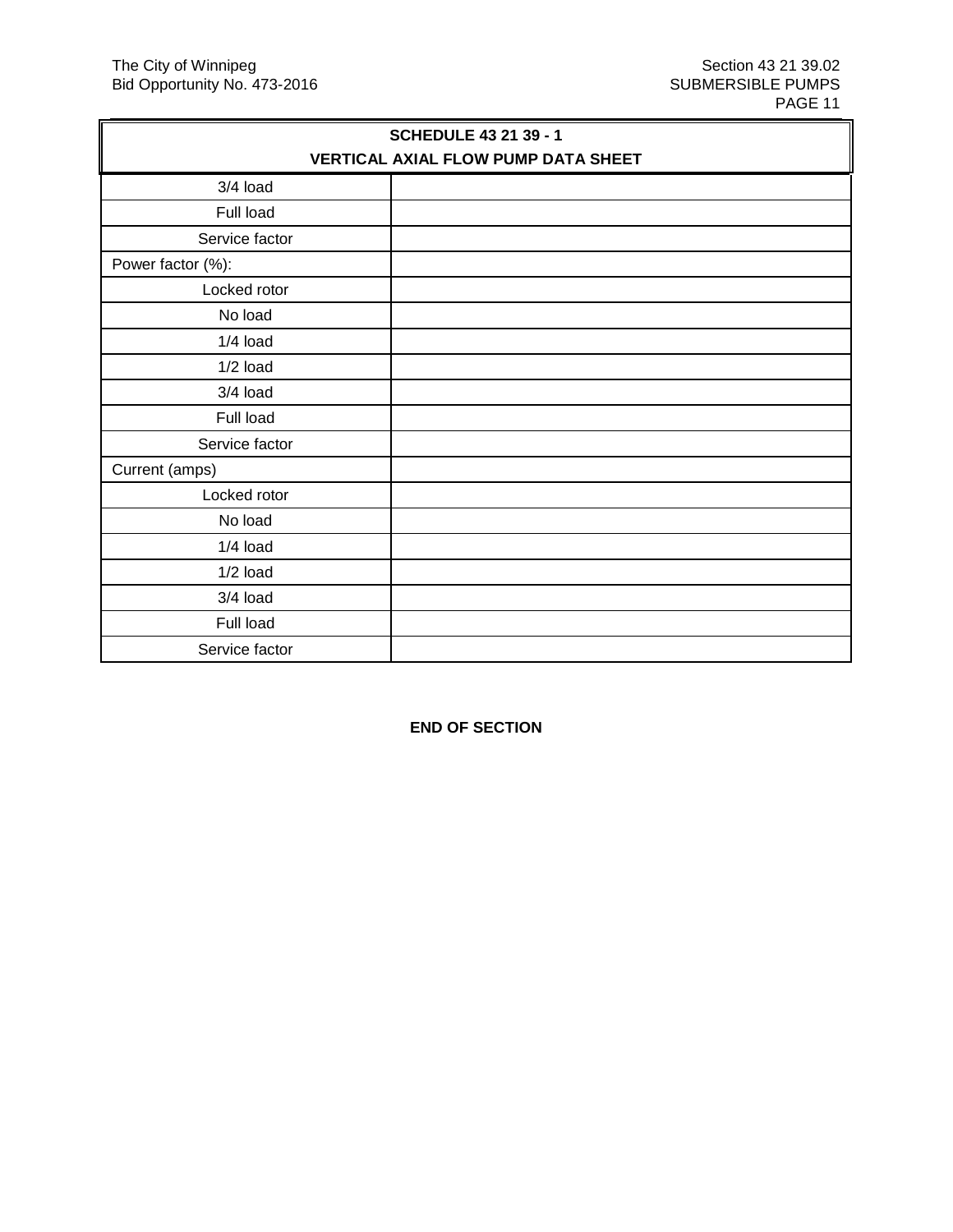# **1. GENERAL**

## **1.1 Scope of Work**

.1 Supply, installation, testing, and commissioning of three (3) submersible vertical axial-flow pumps **P-U1, P-U2 and P-U3**, including motors, vertical discharge columns, alarm monitoring panel, and power and signal cables.

## **1.2 References**

- .1 American Bearing Manufacturers Association (ABMA)
	- .1 ABMA 9, Load Ratings and Fatigue Life for Ball Bearings.
	- .2 ABMA 11, Load Ratings and Fatigue Life for Roller Bearings.
- .2 ASTM International (ASTM)
	- .1 ASTM A36/A36M Standard Specification for Structural Steel.
	- .2 ASTM A48/A48M Standard Specification for Gray Iron Castings.
	- .3 ASTM A53/A53M Standard Specification for Pipe, Steel, Black and Hot-Dipped, Zinc-Coated, Welded and Seamless.
	- .4 ASTM A123/123M-12 Standard Specification for Zinc (Hot-Dip Galvanized) Coatings on Iron and Steel Products.
	- .5 ASTM A153-A153M Standard Specification for Zing Coating (Hot-Dip) on Iron and Steel Hardware
	- .6 ASTM A269 Standard Specification for Seamless and Welded Austenitic Stainless Steel Tubing for General Service.
	- .7 ASTM A276 Standard Specification for Stainless Steel Bars and Shapes.
	- .8 ASTM A536 Standard Specification for Ductile Iron Castings.
	- .9 ASTM A582/A582M Standard Specification for Free-Machining Stainless Steel Bars.
	- .10 ASTM B505/B505M: Standard Specification for Copper Alloy Continuous Castings.
	- .11 ASTM B584 Standard Specification for Copper Alloy Sand Castings for General Applications.
- .3 National Electrical Manufacturers Association (NEMA)
	- .1 NEMA MG 1-2011, Motors and Generators.
- .4 American National Standards Institute / Hydraulic Institute (ANSI/HI)
	- .1 ANSI/HI M100 Pump Standards.
	- .2 ANSI/HI 2.1–2.2 Rotodynamic Pumps for Nomenclature and Definitions.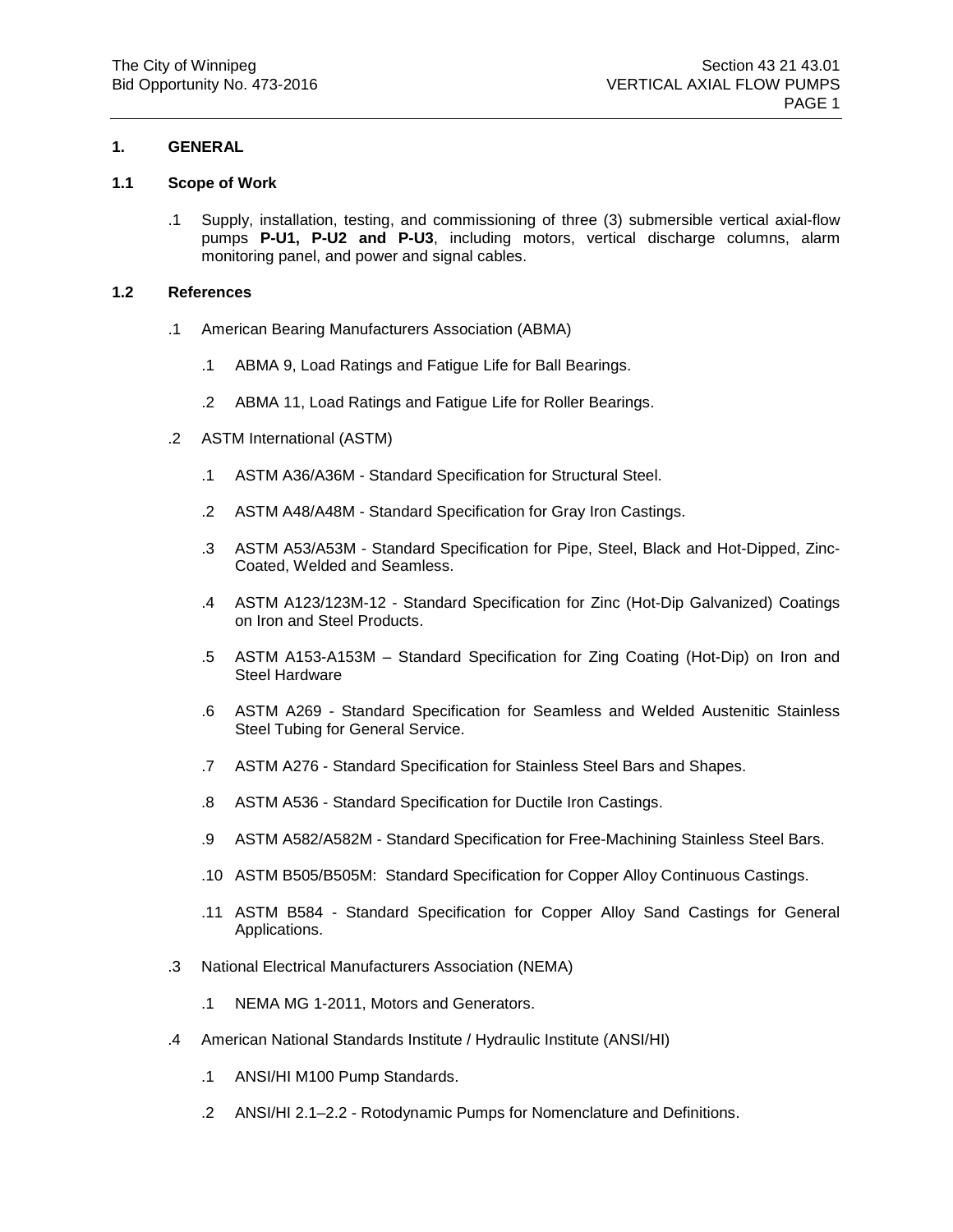- .3 ANSI/HI 2.4 Rotodynamic Pumps for Manuals Describing Installation, Operation and Maintenance.
- .4 ANSI/HI 9.8 Intake Design for Rotodynamic Pumps.
- .5 ANSI/HI 14.6 Rotodynamic Pumps for Hydraulic Performance Acceptance Tests.

# **1.3 Submittals**

- .1 Submittals shall be in accordance with Section E4 Shop Drawings, and allowing for a minimum of ten (10) business days for review
- .2 Submit proof of CSA approval for the pump assembly as one unit, as per CSA standard C22.2-108-14
- .3 Submit design data as shown in **Schedule 43-21-43 – 1**
- .4 The pump assembly shop drawings shall include the following specific details:
	- .1 Dimensional drawings, cross sections and details of each pump.
	- .2 Drawings of the vertical discharge column, including the diameter, wall thickness, material, coating, column supports and mounting detail in the discharge chamber.
	- .3 The vertical discharge column support plates and support brackets shall be designed and sealed by a Professional Engineer.
	- .4 Drawings of the proposed pump installation and mounting on the vertical discharge column, including anti-rotation details.
	- .5 Detailed calculations of hydraulic losses used to develop the system curves for the maximum and minimum operation conditions, reflecting the manufacturers proposed pump assembly, including the vertical discharge column. At minimum the following information shall be included:
		- .1 Summary of the minimum and maximum static lift values used, as identified in Section 2.2.6
		- .2 A list of minor losses through the pump assembly, including the vertical discharge column
			- .1 It may be assumed that there are no backwater effects at the outlet of the vertical discharge column and that there is a free discharge condition.
		- .3 Roughness coefficients in the vertical discharge column
	- .6 Performance curve for the pumping unit(s) superimposed on the system curves for the minimum, duty and maximum operating conditions, including the efficiency isopleth and NPSHr variation with flow. The performance curve shall demonstrate the pump(s) meet the specified requirements for head, capacity, horsepower, speed, efficiency and NPSHr for the range of operating conditions.
	- .7 Motor operating data, including motor and insulation ratings, start-up and operating current ratings, operating voltage and amperage tolerances, description of construction complete with illustrative drawings, and any other pertinent information.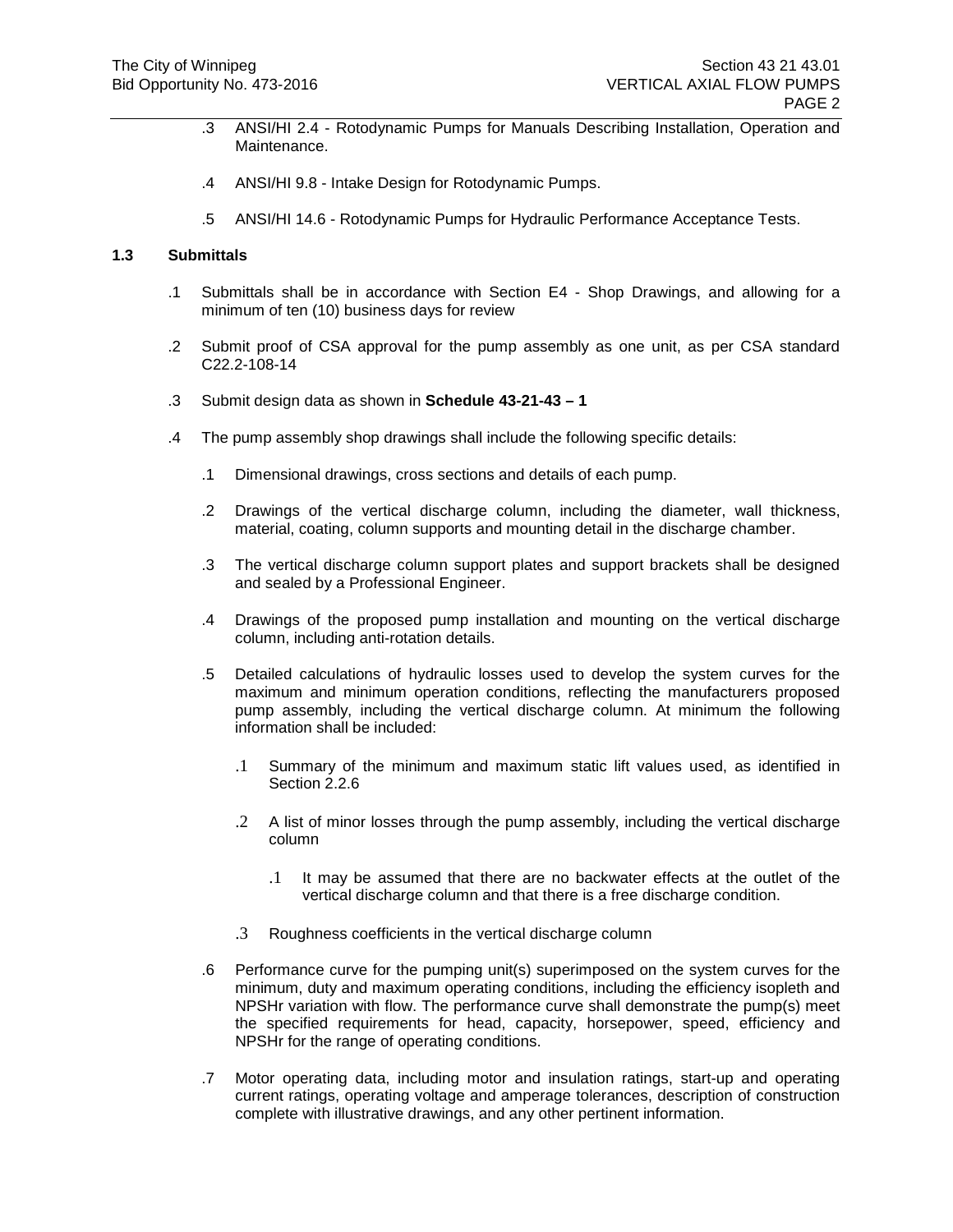- .8 List of materials of construction, detailing the component parts of the pump(s), their materials of construction, and reference specifications for those materials.
- .9 Required ancillary services including, but not limited to electrical, seal water, and drains. The sizes, ratings, and any other pertinent information related to these services.
- .10 Installation instructions indicating assembly and mounting requirements, alignment and assembly tolerances, and points of connection for ancillary services (electrical, seal water, drains, etc.).
- .11 Start-up instructions including lubricant requirements, electrical requirements, etc.
- .5 Operating and Maintenance Data: Provide for incorporation in operation and maintenance manual as specified in Section - 01 78 00 Closeout Submittals. Include the following:
	- .1 Complete description of operation.
	- .2 General arrangement and detailed drawings.
	- .3 Wiring diagrams for power and control schematics.
	- .4 Parts catalogues with complete list of repair, replacement and spare parts with section drawings, illustrating the connection and the parts manufacturer's identifying numbers.
	- .5 Detailed maintenance and lubrication schedule, including daily, weekly, monthly, semiannual and annual checks.
	- .6 Detailed instructions on adjustment due to wear and replacement of parts.
- .6 Coordination
	- .1 Coordinate with other Divisions to ensure that there is no conflict with the work.

## **2. PRODUCTS**

#### **2.1 Description**

- .1 Provide three (3) submersible single-stage vertical axial-flow pumps suitable for a large volume low head pumping arrangement.
- .2 For each installed pump, include a vertical discharge column complete with seats and support flanges to suit.
- .3 Mount pumps onto seats at the bottom of vertical discharge columns in a wet well. The pumps shall be held in place by their own weight and the pumping head.
- .4 Pumps shall be completely removable from the discharge columns from above so that entry into the wet well is not required for inspection or maintenance services.
- .5 Close-coupled pump and motor to form one integrated direct-drive unit.
- .6 Include a spring-loaded hooking device with a working load fifty percent greater than the weight of the pump-motor unit.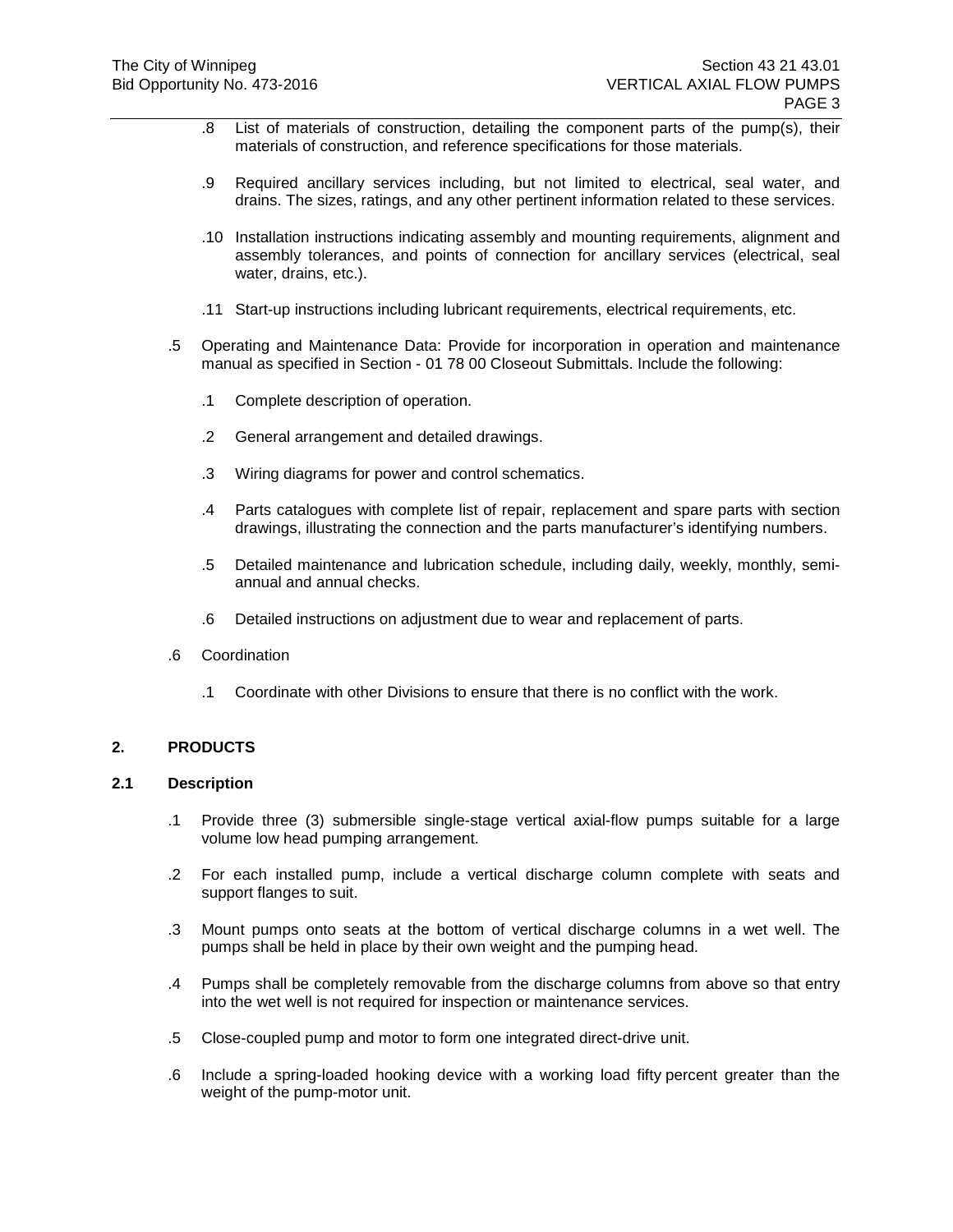.7 Include a monitoring system for each pump capable for monitoring of moisture/leak detection, stator temperature, and bearing temperature.

# **2.2 Pump Characteristics**

- .1 Drive: Constant Speed
- .2 Number of Pumps: 3
- .3 Rated capacity per pump: 700 l/s
- .4 Pumps to operate under a Lead-Lag-Standby cycle for the following conditions:
	- .1 Pump  $1 On: 225.1$  m (water level in Wet Well)
	- .2 Pump 2 On: 225.6 m (water level in Wet Well)
	- .3 Pump 3 On: 226.0 m (water level in Wet Well)
	- .4 Pump 1, Pump 2, Pump 3 Off: 224.0 m (water level in Wet Well)
- .5 Pumps to lift water to the top of their respective discharge tube at an elevation of 233.5 m
- .6 Total Dynamic Head Ranges:
	- .1 Maximum: 9.5 m (maximum static lift) plus minor, friction and pump losses
	- .2 Duty point: 8.4 m plus minor, friction and pump losses
	- .3 Minimum: 7.2 m (minimum static lift) plus minor, friction and pump losses

## **2.3 Pump Performance Requirements**

- .1 Provide pumps that are suitable for continuous duty
- .2 Demonstrate and clearly identify on the pump curve that the selected pump can achieve the duty point as follows:
	- .1 700 l/s at a water elevation in the Wet Well of 225.1 m, corresponding to a static lift of 8.4 m.
- .3 Select a propeller that permits operation within 5% of the efficiency at the best efficiency point (BEP)
- .4 Maximum pump and motor speed: 1200 rpm
- .5 The motor shall be sufficiently sized to drive the pumps for the specified range of operating conditions
- .6 Net Positive Suction Head (NPSH) shall be adequate for the specified range of operation conditions.
- .7 Motor power rating shall not exceed 105 kW (140 HP)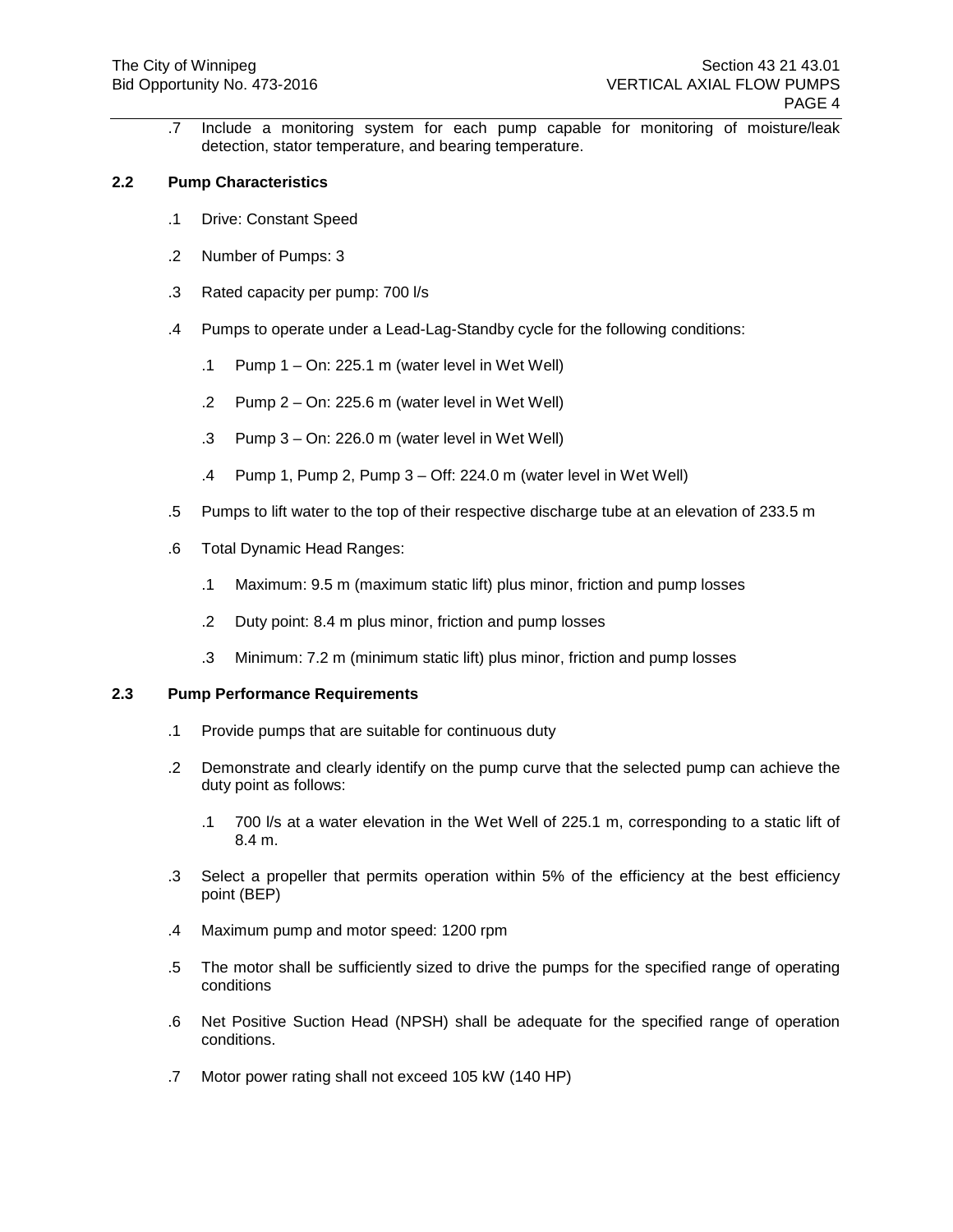## **2.4 Acceptable Manufacturers and Models**

- .1 Xylem Inc. PL 7061
- .2 ABS (Sulzer Ltd.) VUPX 0502
- .3 KSB Aktiengesellschaft Amacan PB

# **2.5 Pump**

- .1 All major castings shall consist of gray iron casting, Class 35, to ASTM A48 with smooth surfaces devoid of blow holes and other irregularities.
- .2 All castings shall have an epoxy protective coating to a minimum 350 µm, applied in a minimum of two or more layers as recommended by the manufacturer.
- .3 All major castings shall have cathodic protection by means of sacrificial zinc anodes to prevent corrosion. The manufacturer shall demonstrate to the satisfaction of the Contract Administrator that sufficient cathodic protection is provided for the castings to have a 25 year design life.
- .4 The propellers shall be made of stainless steel suitable equivalent to a Type 316 stainless steel capable of withstanding cavitation and resistance to corrosion.
- .5 All fasteners to be Type 316 stainless steel.
- .6 All mating surfaces where watertight sealing is required shall be machined and fitted with nitrile rubber O-rings. The correct compression of the O-rings shall be assured by the depths of the grooves into which they fit.
- .7 Separate drain and inspection plugs with positive anti-leak seals shall be easily accessible from the outside.
- .8 The pump shall include an anti-reverse rotation device, such as a nonreverse ratchet, to prevent damage caused by the propeller reversing its rotation during shutdown.
- .9 Guide vanes shall be provided above the propeller to minimize clogging.

#### **2.6 Pump Motors**

- .1 Rated for heavy-duty service.
- .2 Squirrel cage induction type with non-hygroscopic windings. Insulation temperature rise not to exceed Class F. Insulation to be moisture resistant.
- .3 For starting and torque characteristics, conform to NEMA Design B.
- .4 Provide motors nameplate rated for 600 V, 60 Hz, 3-phase service.
- .5 Design motors for full voltage starting and capable of running successfully when terminal voltage is from +10% to -10% of nameplate voltage. Motors shall have a service factor of 1.15 and shall operate at not more than 100% of nameplate current rating.
- .6 Provide motors capable of 10 starts per hour on a continuous basis without temperature rises which would harm insulation and windings.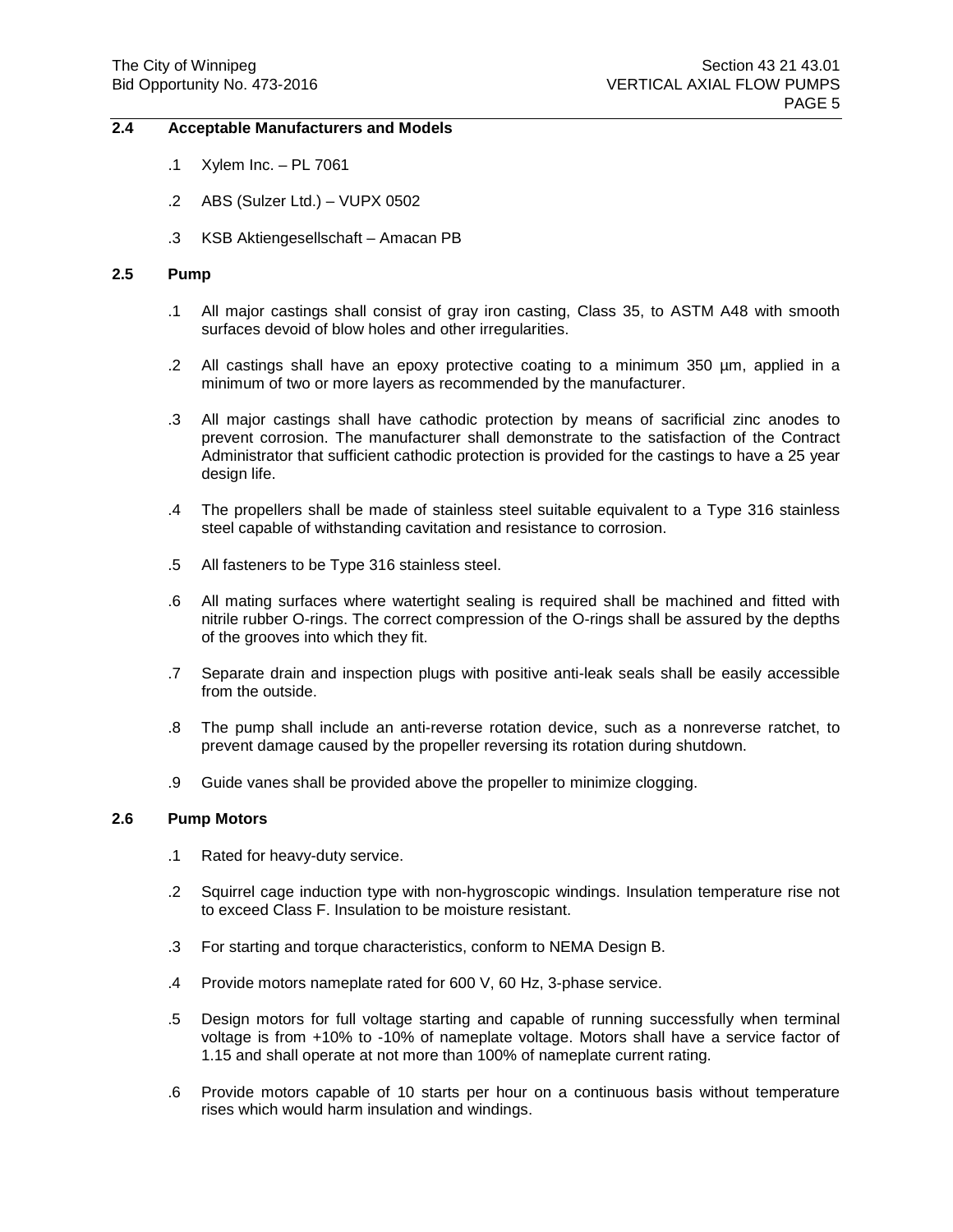- .7 Design motors for semi-continuous immersion in liquid with an ambient temperature of 40°C unless higher temperatures are specified. Design casing for adequate heat rejection. Internal circulation of the pumped liquid for cooling is not permitted.
- .8 Provide thermal protection. Incorporate two bimetallic sensors that sense when the motor temperature rises above 140°C. The motor shall automatically restart after cool-down. For TEXP motors, calibrate the two bimetallic sensors to shut down the motor at 120°C. Include three additional thermistors which shut down the motor at 140°C. On sensing this condition, the motor will be shut down and held until reset. Use the thermal switches in conjunction with, and supplemental to, external thermal motor overload protection.
- .9 Attach an oil-filled reservoir to the bottom of the motor. Prevent the entry of moisture with inner and outer single mechanical seals.
- .10 A moisture sensor shall be included to monitor moisture/leakage in the stator housing connected to the monitoring system
- .11 Provide Type 431 stainless steel motor shafts.
- .12 Provide Type 316 stainless steel hardware.
- .13 Mounting
	- .1 All motors are to be supplied integrally with the related equipment.
	- .2 Factory align and balance motors with the related equipment to minimize vibration and undue stresses.
- .14 Pump motors shall be explosion proof and rated for Class 1 Zone 1 environment.

## **2.7 Cables**

- .1 Supply submersible motors with factory installed cables, of a minimum length to reach the pump's control panel and starter. The motor and cable to be capable of continuous submergence under water without loss of watertight integrity to a depth of 20 m.
- .2 Provide cable that contains power and ground wires, copper, of sufficient size for the service and in compliance with applicable codes.
- .3 Provide cable that contains monitoring instrument leads, shielded as necessary to prevent electrical interference.
- .4 Provide heavy duty cable, water tight and capable of withstanding operating loads such water turbulence and maintenance procedures.
- .5 Seal end of cable prior to shipping to prohibit ingress of moisture.
- .6 Provide cable long enough to reach the junction box without splices.
- .7 Make outer jacket of oil-resistant chloroprene rubber and insulate the copper conductors with ethylene-propylene rubber. Make the cable UV- and abrasion-resistant.
- .8 Use cable rated for a minimum of 600V and 90°C.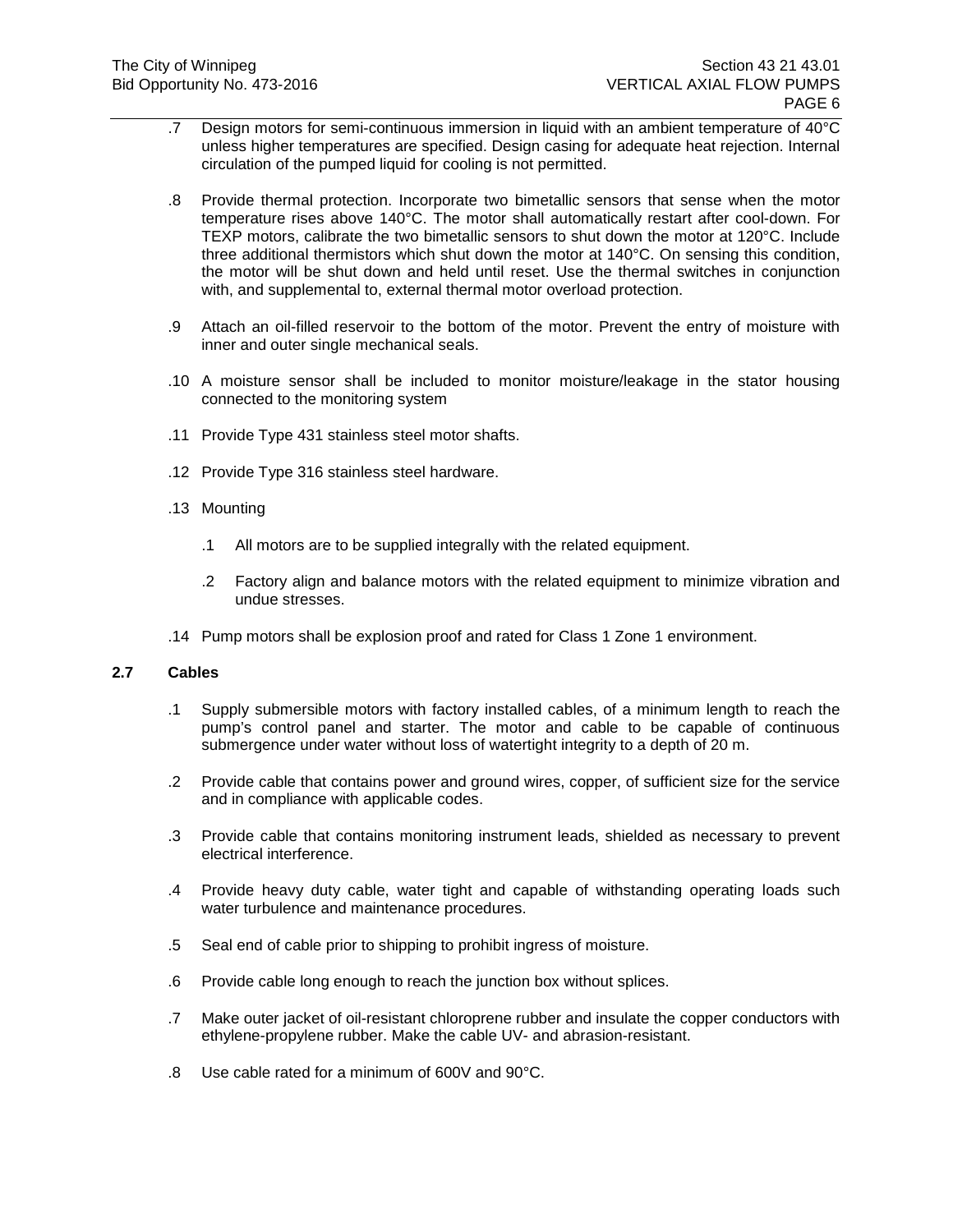# **2.8 Cable Entry**

.1 Provide sufficient strain relief to prevent the cable from pulling out when handling, installing or operating the pump.

#### **2.9 Junction Box**

- .1 Design the junction box with two separate terminal boards, one for connecting the signal wires and signal cable, and one for connecting the stator leads and power cables.
- .2 Seal the lower terminal board from the motor by an elastomer compression seal (O-ring) so that it is leakproof.
- .3 The Manufacturer shall demonstrate to the Contract Administrator a methodology for protection/managing of moisture within the junction box. The sensor shall be connected to the monitoring system.

# **2.10 Controls**

- .1 Provide a pump control and status monitoring system for each pump. The motor starters, disconnect switches, control panel, and other power ancillaries are specified in Division 26.
- .2 Design the pump control and monitoring system with solid state modules for monitoring motor stator high temperature, high bearing temperature and moisture sensing/water intrusion in the stator housing and the junction box.
- .3 For each pump control/monitoring system provide control wiring and a junction box to connect between the pump and the control enclosure.

## **2.11 Cooling System**

.1 The pump motor shall be cooled by the passage of the pumped fluid over the stator housing.

## **2.12 Mechanical Seals**

- .1 Provide tandem mechanical rotating shaft seal system between the propeller and the motor.
- .2 Design seals to run in an oil reservoir.
- .3 Design lapped seal faces to be hydrodynamically lubricated at a constant rate.
- .4 Provide tungsten carbide seals.
- .5 Design each interface to be held in contact by its own spring system.
- .6 Provide each pump with an oil chamber for the shaft sealing system. Design the oil chamber for oil pressure compensation.

#### **2.13 Bearings**

- .1 Design the motor shaft to rotate on two permanently lubricated bearings.
- .2 Provide information as to the proposed arrangement for both the upper support bearing and the lower main bearing configuration.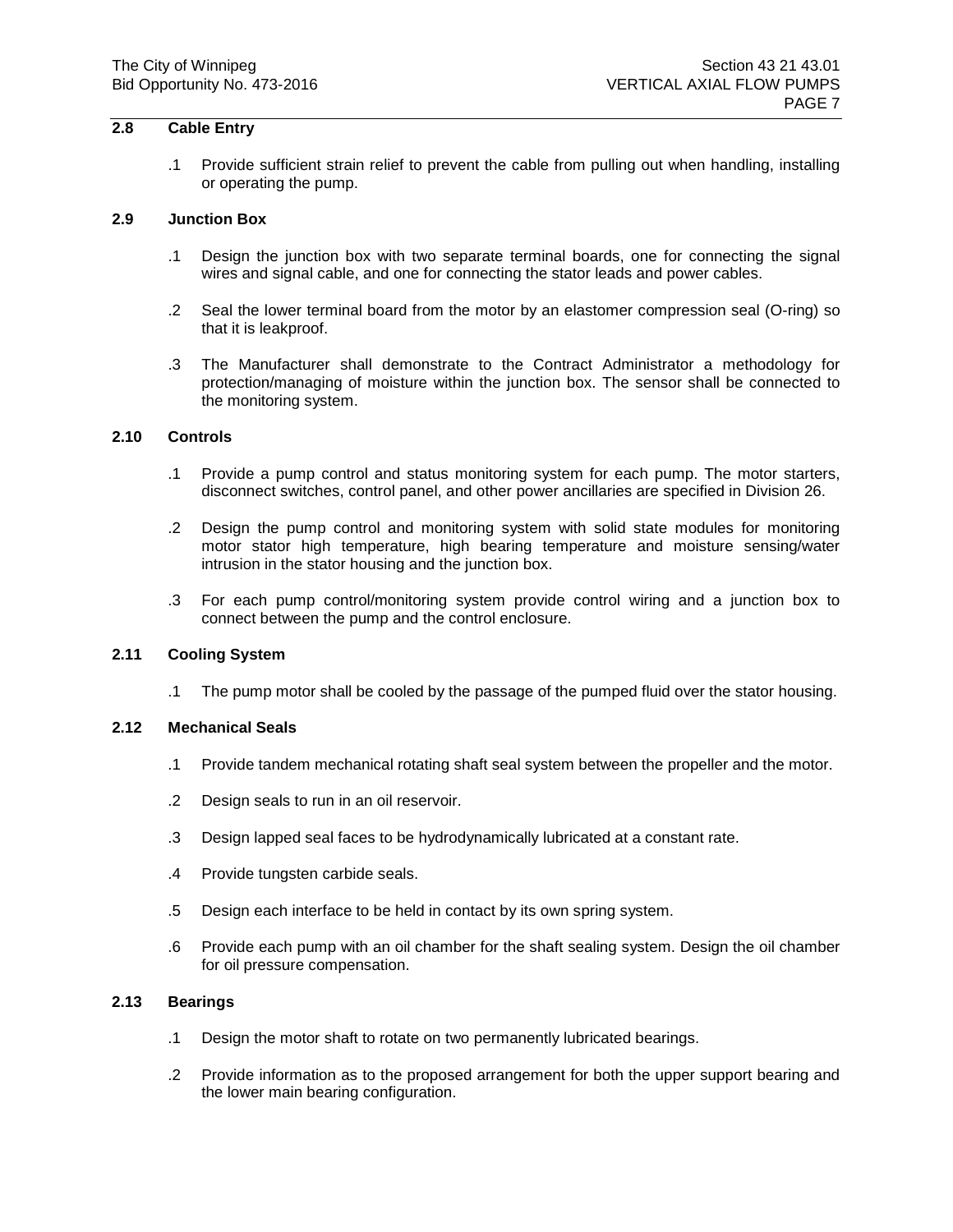- .3 Provide bearings with a minimum ABMA 9 and ABMA 11 L10 bearing life of 100,000 hours minimum.
- .4 For the lower thrust bearing housing, include a thermal sensor (RTD) of the platinum 100 type to monitor the temperature of the thrust bearing outer race during operation.

## **2.14 Pump Discharge Column**

- .1 Fabricate the vertical discharge column to suit the pump, and sized to ensure that the maximum velocity is less than 3.0 m/s. The maximum internal diameter of the vertical discharge column is 1.0 m.
- .2 For each vertical discharge column, provide a support plate mounted on the floor of the pump discharge chamber capable of supporting the pump and all loads associated with pump operation. The connection between the support frame and the floor of the discharge chamber shall be water tight.
- .3 The Manufacturer shall demonstrate to the satisfaction of the Contract Administrator that the proposed installation will prevent rotation of the pump inside the vertical discharge column and rotation of the vertical discharge column during the operation of the pump.
- .4 Provide an O-ring seal between the pump and vertical discharge column such that the weight of the pump unit effectively forms a seal between the pump and discharge column.
- .5 Provide sufficient external brackets, supports and mounting hardware to support the vertical discharge column against the wetwell and pump discharge chamber walls to ensure the vertical discharge column remains plumb and secure throughout the entire operation of the pump.
- .6 All fasteners shall be hot dipped galvanized in accordance with ASTM A153/A153M.
- .7 The vertical discharge column shall be Schedule 40 mild steel pipe, in accordance with ASTM A53 Type ERW or S, Grade B, Hot Dipped Galvanized to a minimum net retention of 610 g/m<sup>2</sup>.
- .8 Cathodic protection to be provided consisting of a minimum of 11 kg of zinc anode bolted to the discharge column in both the wet well and the discharge chamber for each discharge column as approved by the Contract Administrator.
- .9 Provide a guide vane mounted to the bottom of the Wet Well below in the inlet to the vertical discharge chamber as shown in the Drawings. The guide vane and fastener shall be galvanized.

## **2.15 Spare Parts**

- .1 Provide the following spare parts for each pump:
	- .1 Casing gaskets and O-rings for motor/pump and for cable duct.
	- .2 Mechanical seal assembly.
	- .3 O-ring for discharge column sealing.
	- .4 Propeller
	- .5 Casing wear ring (2).
	- .6 Bearing, motor side.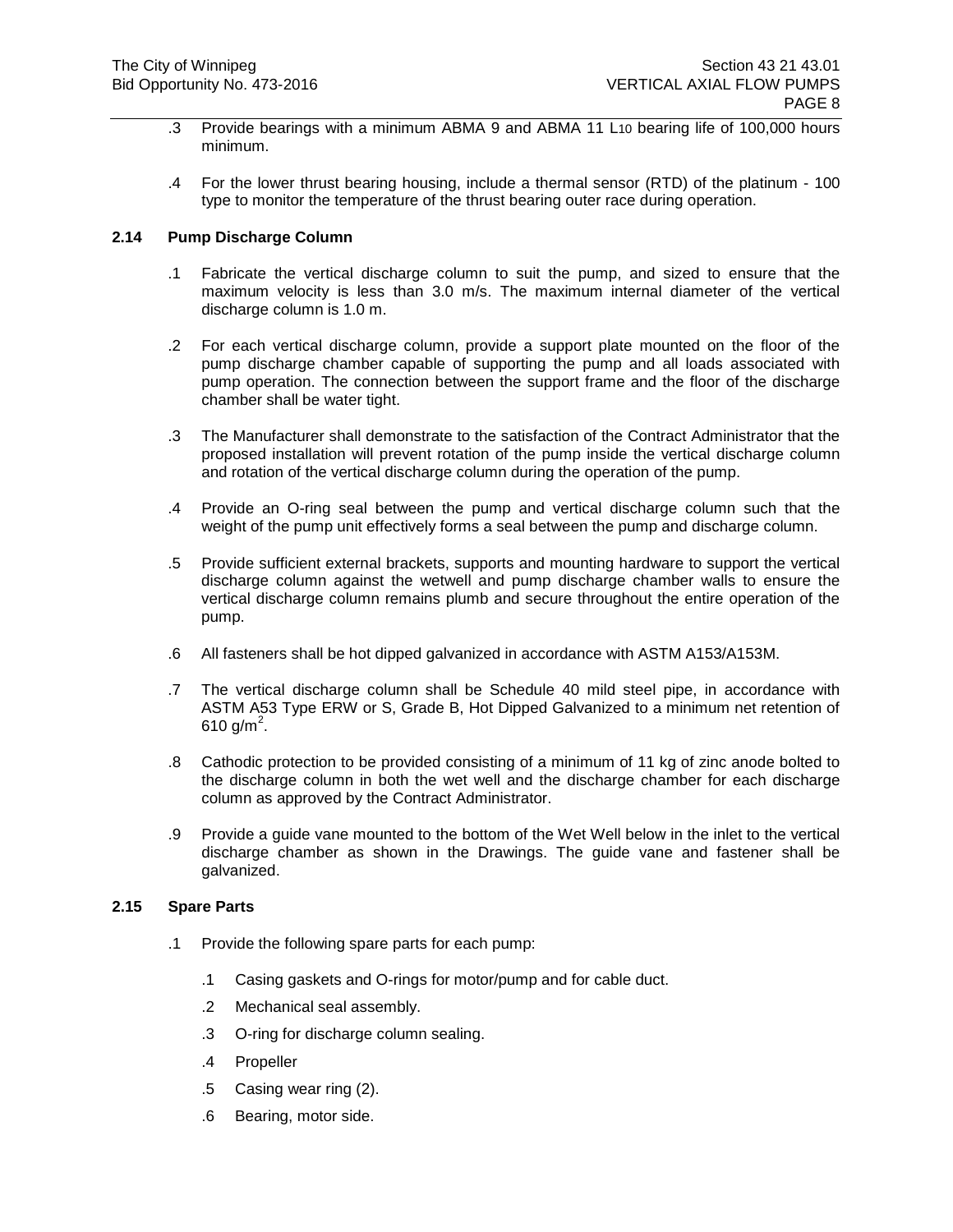#### .7 Bearing, pump side.

#### **2.16 Factory Tests**

- .1 Perform the following inspections and tests on each pump before shipment from the factory. Include the test results in the Operations and Maintenance Manuals.
	- .1 Check the propeller, motor rating, and electrical connections for compliance to the specifications and the pump data plates.
	- .2 Test motor and cable insulation for defects.
	- .3 Prior to submergence, dry run the pump to establish correct rotation and mechanical integrity.
	- .4 Submerge the pump and run for 30 minutes.
	- .5 Re-test motor and cable insulation for defects after the operational test.
	- .6 Conduct factory performance testing of all supplied pumps in compliance with ANSI/HI Standards 14.6 to an acceptance grade of 2B.
	- .7 Certify test results and summarize findings in a short report. Submit report within three weeks of completing factory tests, including calculations showing losses not included in shop tests, field performance curves, and computation and curves showing power consumption by motor and bhp load on motor.
	- .8 Where the pump does not satisfy the specified performance requirements within the tolerances specified by the Hydraulics Institute, redesign, modify, and retest the pump at no additional cost.
	- .9 Do not ship the pump until the test results report has been submitted to the Contract Administrator.

## **3. EXECUTION**

## **3.1 Manufacturer's Representative**

.1 Arrange for a technically qualified Manufacturer's Representative with a minimum of 10 years of relevant work experience to attend the installation work, certify correct installation, train operating and maintenance staff and undertake the testing of the system for sufficient periods, to ensure the equipment is installed, operated, and maintained in accordance with the manufacturer's recommended procedures.

## **3.2 Testing**

- .1 Ensure that each pump, including all component parts, operates as intended over the full design range.
- .2 Cooperate with the Contract Administrator to fulfill the requirements for successful testing of the equipment.
- .3 Field test all pumps to verify performance.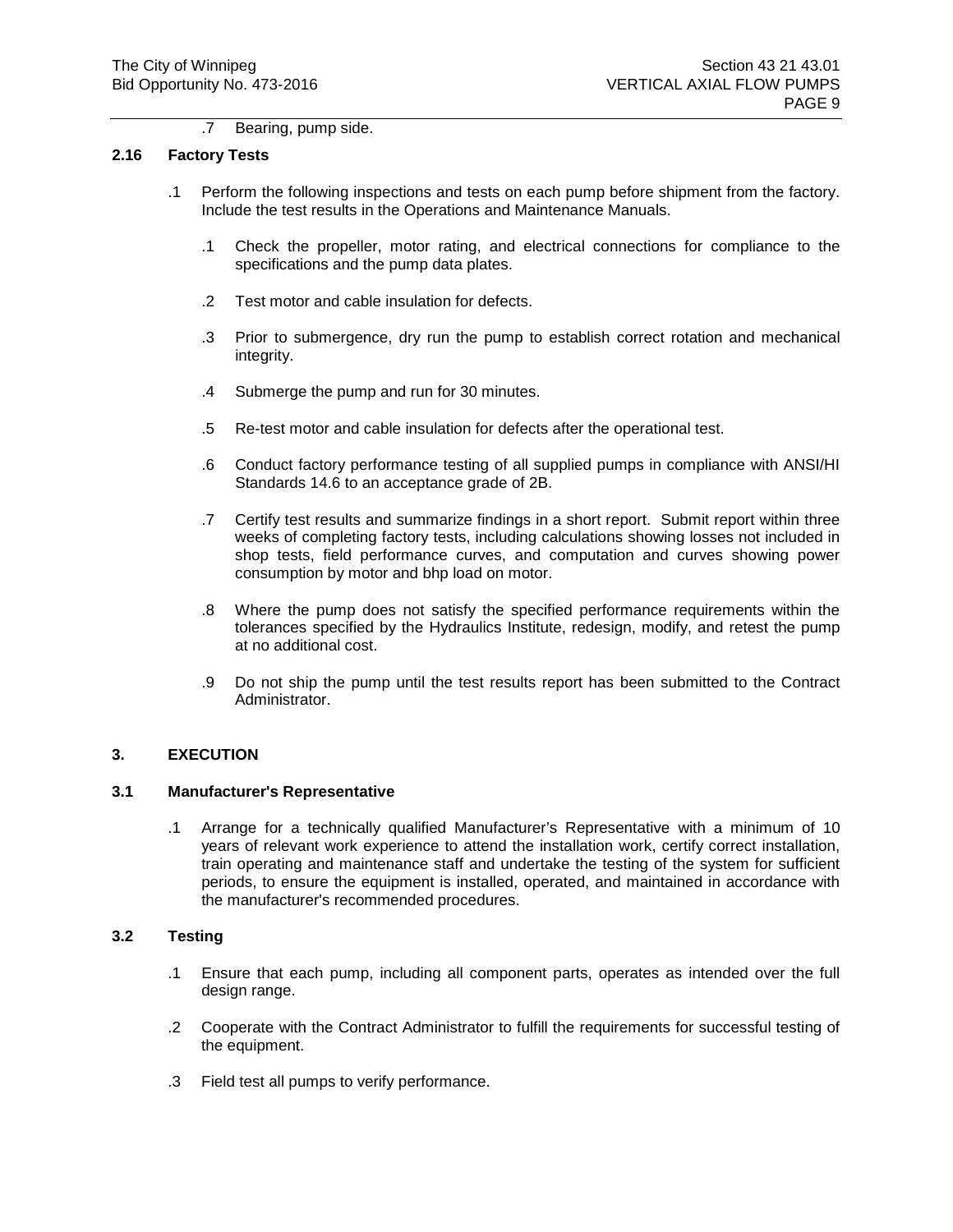- .4 Provide temporary connections, ammeters, and temporary tankage required for the performance of the tests.
- .5 Flow Metering
	- .1 Where possible, use fill and draw techniques to determine the amount of flow conveyed during the test period. Ensure that the volumes are sufficient for at least 2 minutes of pump operation at the flows that are to be tested, other than run-out.
- .6 Field Test Report
	- .1 Compile field test results into a report for submittal to the Contract Administrator.
	- .2 Describe test set-up and measurement devices used to conduct the tests.
	- .3 For each pump, list the specified performance requirements and field test results. Show field test results (flow, pressure, power draw) superimposed on the performance curve provided with the submission.
- .7 Where field tests to not verify compliance with specified performance requirements, investigate cause for noncompliance, undertake remedial work as required to bring pump into compliance, or replace the pump and all necessary ancillaries, and retest to prove compliance. All work required to bring

# **3.3 Training**

.1 Allow for a minimum of 1 day of operation and maintenance training as outlined in Section 01 91 13 - General Commissioning Requirements.

## **3.4 Installation Training**

- .1 Manufacturer to instruct the Contractor in the methods and precautions to be followed in the installation of the pumps.
- .2 Attest to the Contractor's understanding by completing Form 101 as shown in Section 01 65 00.

# **3.5 Installation**

- .1 Manufacturer's Representative shall cooperate with the Contractor as documented by Form 102 shown in Section 01 65 00.
- .2 Before commencing the installation of the Work, inspect and take field measurements and ensure that Work conducted previously in the area is not prejudicial to the proper installation of the works.
- .3 Install the pump assemblies as shown on the Drawings.
- .4 The vertical clearance between the bottom of the pump/vertical discharge column and the wet well floor shall be between 0.3 to 0.5 times the outside diameter of the inlet bell, or as otherwise specified by the Manufacturer.
- .5 The pump shall be installed on a pump seat at the bottom of the vertical discharge column, complete with anti-rotation devices and an O-ring to provide a seal between the wet well and annulus around the pump and vertical discharge column, such that pumped water is not recirculated around the pump.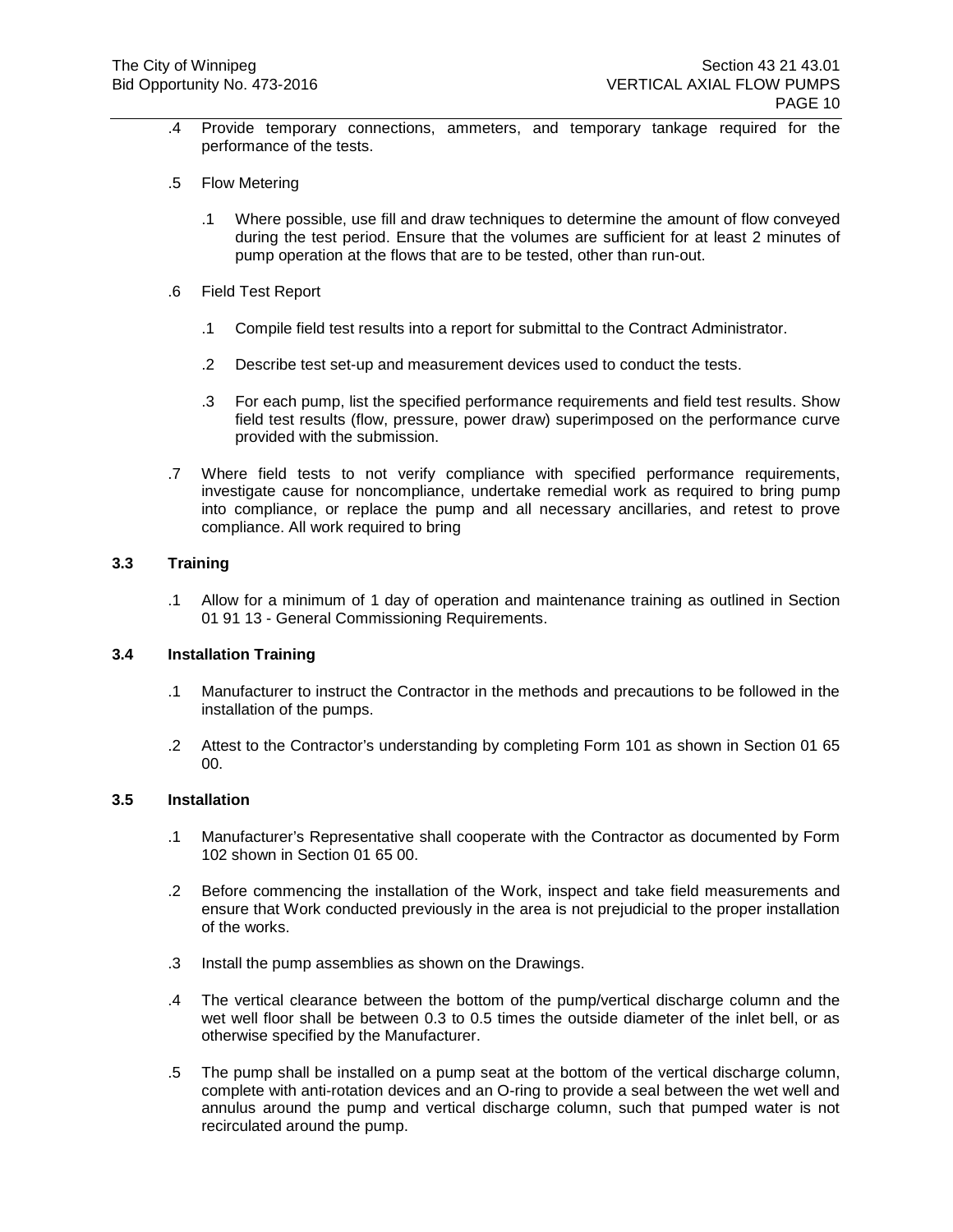- .6 The vertical discharge column shall be supported on a plate mounted on a 75 mm housekeeping pad fitted with a gasketed seal on the floor of the discharge chamber.
- .7 Supply and install all necessary shims, gaskets etc., required to complete the installation.
- .8 The vertical discharge column shall be supported by brackets mounted to the wall of the wet well as determined by the Manufacturer.
- .9 Dimensions shown on the Drawings for equipment base, piping connection and length, column supports etc. are approximate and must be corrected by the Contractor to suit the exact dimensions of the equipment provided for each application. Arrange any necessary modifications to piping connections, pipework, or other ancillaries at no cost and after acceptance by the Contract Administrator.
- .10 Provide for the use of all necessary lifting and loading equipment and all tools required to complete the installation.
- .11 Demonstrate to the Owner, Contract Administrator, and Manufacturer's Representative the final alignment.
- .12 Extend any inaccessible lubrication points and lubricant drains to convenient locations.

## **3.6 Commissioning**

- .1 Attend during commissioning of the process system which includes the pump specified in this section to ensure that each pump functions as intended in the process system.
- .2 Cooperate with the Contract Administrator, and the City to fulfill the requirements for successful commissioning of the system as documented by Section 01 91 13 - General Commissioning Requirements.

## **4. SCHEDULES**

| <b>SCHEDULE 43 21 43 - 1</b>                                   |  |  |
|----------------------------------------------------------------|--|--|
| <b>VERTICAL AXIAL FLOW PUMP DATA SHEET</b>                     |  |  |
| <b>Pump Characteristics</b>                                    |  |  |
| Pump manufacturer                                              |  |  |
| Rate capacity (I/s)                                            |  |  |
| Rated maximum total head (m)                                   |  |  |
| Rated minimum total head (m)                                   |  |  |
| Speed (rpm)                                                    |  |  |
| Pump efficiency at rated capacity at<br>maximum total head (%) |  |  |
| Pump efficiency at rated capacity at<br>minimum total head (%) |  |  |
| Pump power at rated capacity (kW)                              |  |  |
| Shutoff power (kW)                                             |  |  |
| Number of stages                                               |  |  |
| Shutoff pressure (m)                                           |  |  |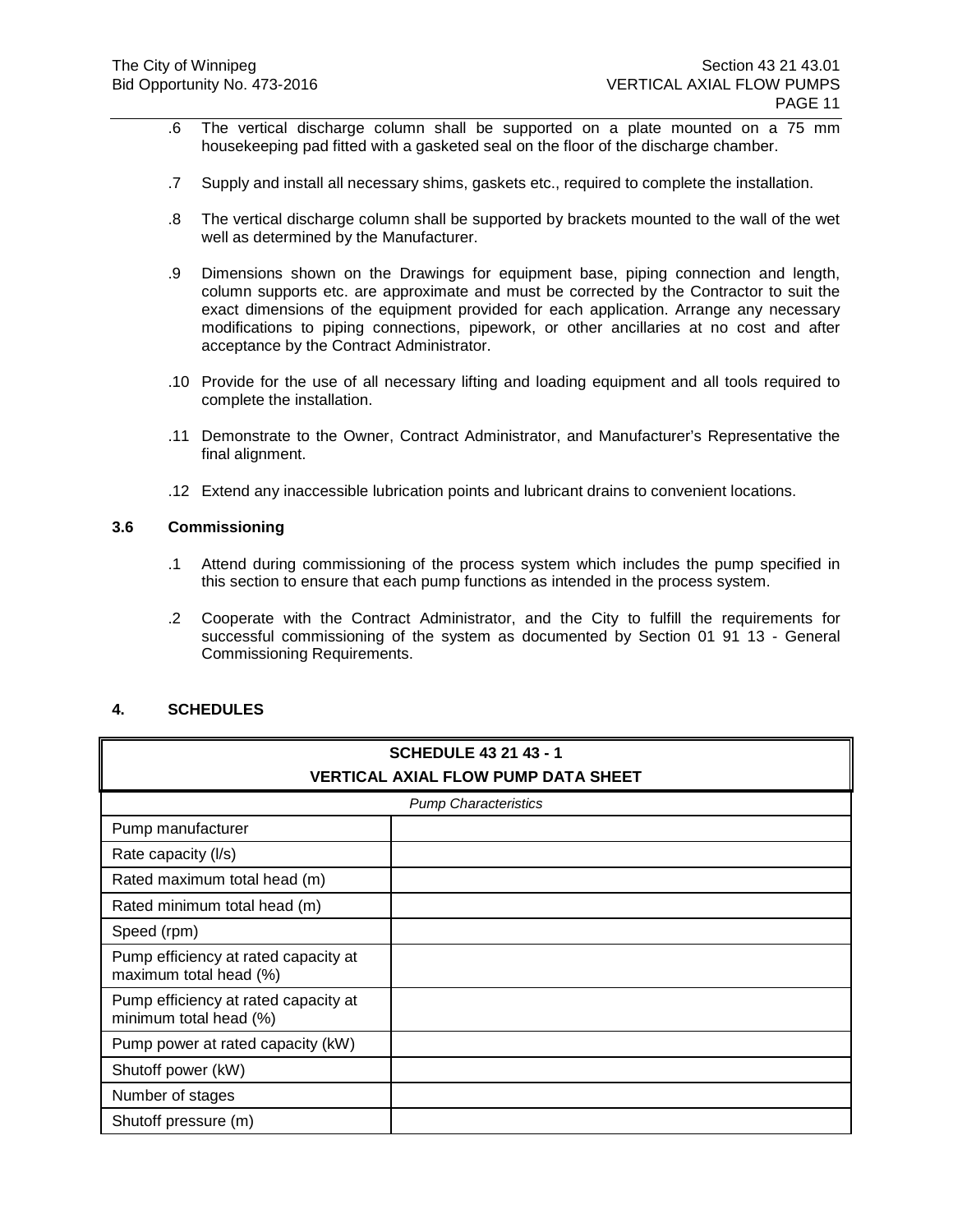|                                     | <b>SCHEDULE 43 21 43 - 1</b> |  |
|-------------------------------------|------------------------------|--|
| VERTICAL AXIAL FLOW PUMP DATA SHEET |                              |  |
| Diameter of discharge column (mm)   |                              |  |
| Diameter of shaft (mm)              |                              |  |
| O.D. of discharge bowl (mm)         |                              |  |
| O.D. of suction bowl (mm)           |                              |  |
| Length of column (m)                |                              |  |
| Weight of pump (kg)                 |                              |  |
|                                     | <b>Motor Characteristics</b> |  |
| Manufacturer of motor               |                              |  |
| Type of motor                       |                              |  |
| <b>NEMA Frame</b>                   |                              |  |
| Motor power (kW)                    |                              |  |
| Full load speed (rpm)               |                              |  |
| Voltage (v)                         |                              |  |
| Frequency (hz)                      |                              |  |
| Poles                               |                              |  |
| Phase                               |                              |  |
| Service factor                      |                              |  |
| Type of lubrication (motor)         |                              |  |
| Weight of motor (kg)                |                              |  |
| NEMA nominal efficiency (%)         |                              |  |
| Guaranteed efficiency (%)           |                              |  |
| NEMA design letter                  |                              |  |
| NEMA code letter                    |                              |  |
| Efficiency (%):                     |                              |  |
| $1/4$ load                          |                              |  |
| $1/2$ load                          |                              |  |
| 3/4 load                            |                              |  |
| Full load                           |                              |  |
| Service factor                      |                              |  |
| Power factor (%):                   |                              |  |
| Locked rotor                        |                              |  |
| No load                             |                              |  |
| $1/4$ load                          |                              |  |
| $1/2$ load                          |                              |  |
| 3/4 load                            |                              |  |
| Full load                           |                              |  |
| Service factor                      |                              |  |